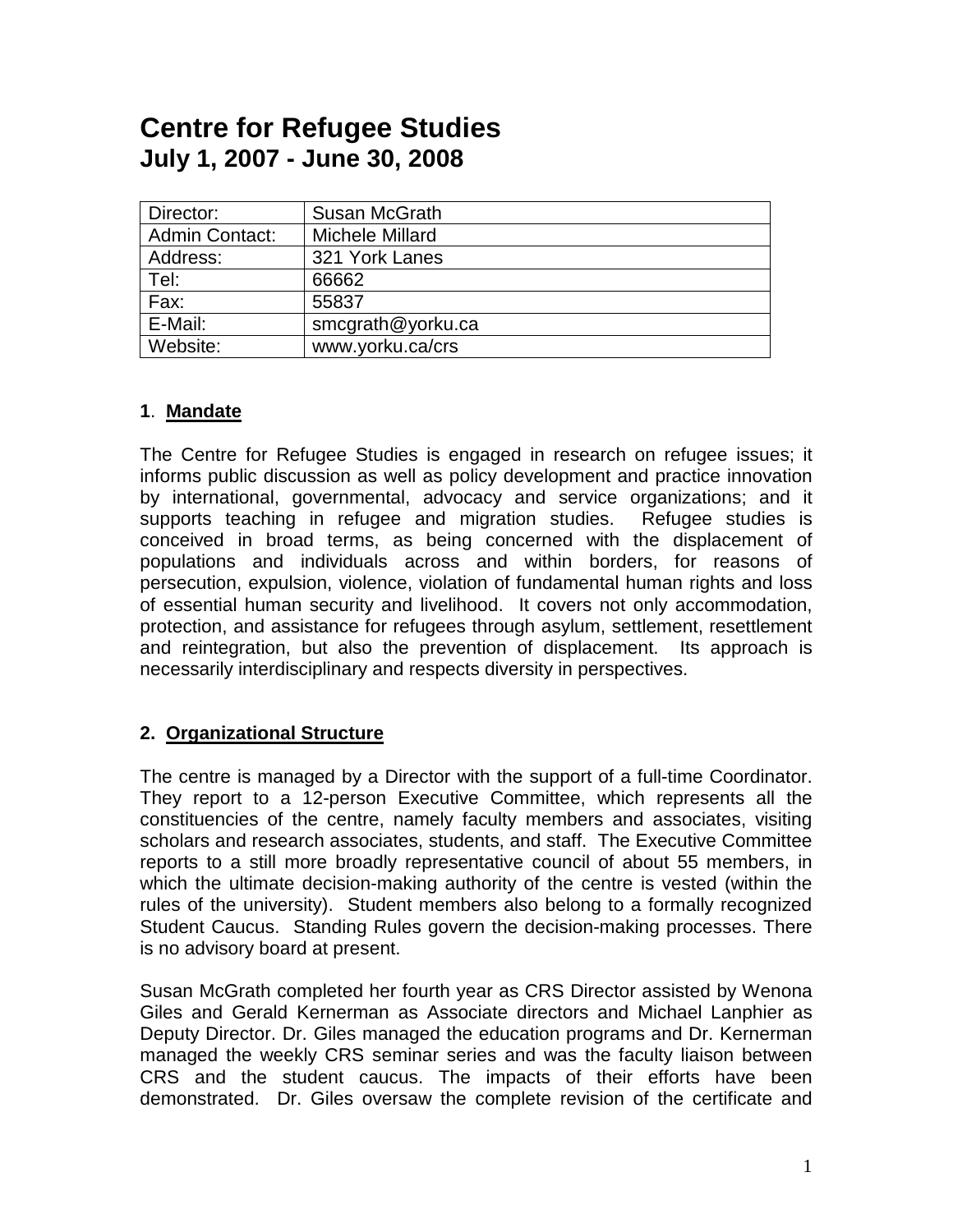diploma programs, supported the development of the new certificate program, assisted with major collaborative fund raising, as well as conference fund raising. She is developing a new MA program on Forced Migration. With the CRS Director, she developed two hiring proposals (Glendon-CRS and a Cluster of 3 positions proposal). She was the principal organizer of the inaugural conference of the Canadian Association for Research on Forced Migration and the coorganizer of the Women in Conflict Zones conference in Dubrovnik. She organized the first CRS Annual Adelman Lecture. She worked with members of the CRS Student Caucus in the development of an internship program. Dr. Kernerman coordinated the development of the Canadian Association for the Study of Forced Migration including a workshop in November, organized the weekly brown bag seminars, facilitated the re-organization of the committee and membership structures at CRS and oversaw the updating of the website. Both have participated in the management of the Centre.

Mohammed K. Hassan is Education Coordinator with responsibility for the Diploma and Certificate programs as well as the newly developed Continuing Education Certificate Program. Prof. Sharryn Aiken continued as Editor in Chief of the centre's journal Refuge. In the annual Summer Course on Refugee Issues, Dr. Bruce Collet ended his term as the Summer Course Academic Director and was replaced by Dr. Peter Penz with Irene Tumbwebaze continuing as the Summer Course Coordinator.

Michele Millard also completed her fourth year as CRS Coordinator. The position of Resource Centre Coordinator remained empty due to budgetary constraints; the Resource Centre was maintained by a work study student. Over the year, CRS employed 4 work-study students, 4 graduate assistants, and 12 research assistants on research projects. CRS also employed 7 RAY Undergraduate research assistants who were involved in supporting a Research Workshop as well as completing the online *Refuge* archives.

#### **2007-2008 CRS Executive Committee**

Michael Lanphier, faculty, deputy director Wenona Giles, faculty, associate director Gerald Kernerman, faculty, associate director Ranu Basu, faculty Nergis Canefe, faculty Don Dippo, faculty James C. Simeon, faculty Michele Millard, coordinator Frehiwot Tesfaye, research associate Connie Pauchulo, student caucus Hicham Safieddie, student caucus Julie Young, student caucus Susan McGrath, faculty, director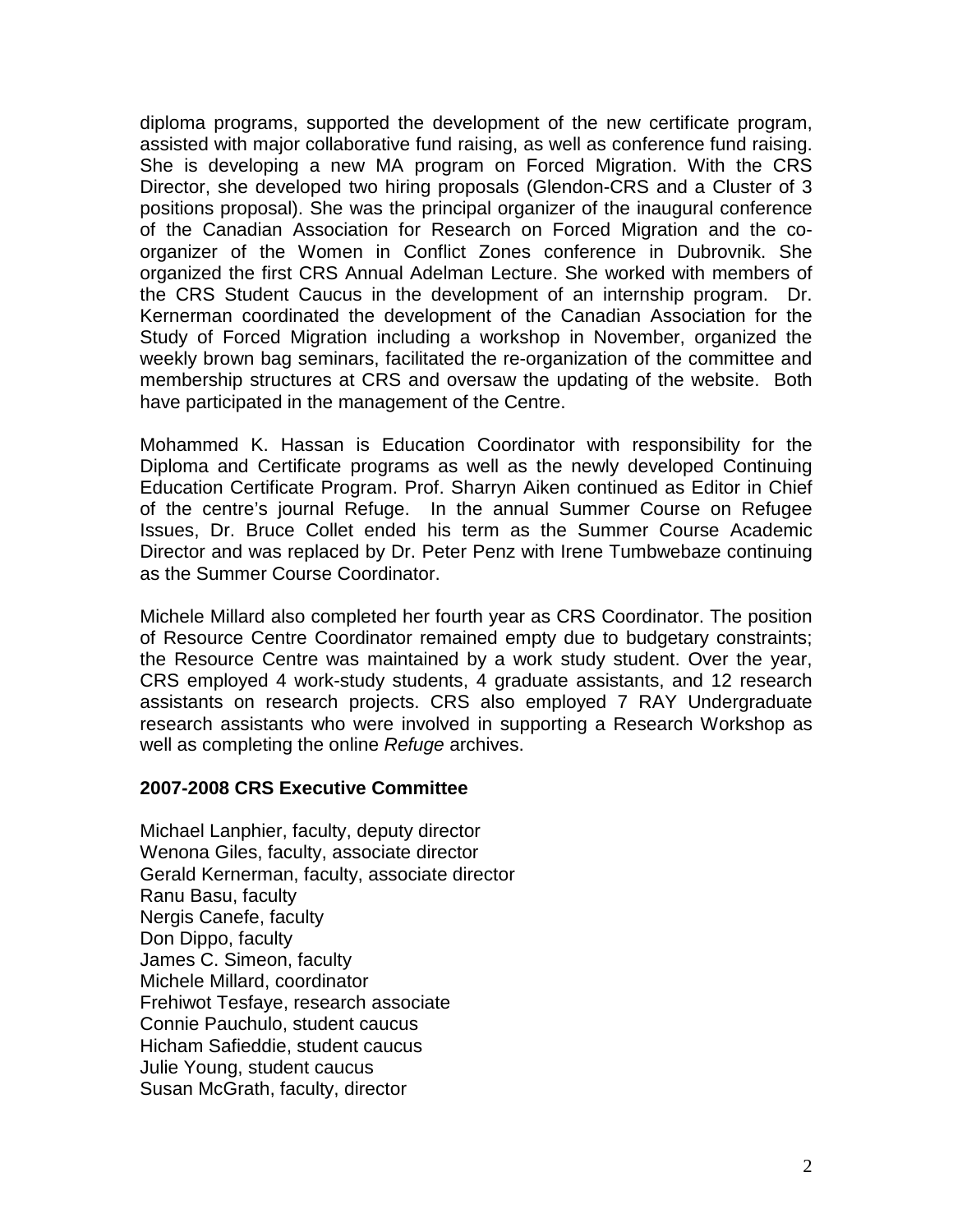#### **3. Active Membership List**

**CRS SCHOLARS** are full time or emeritus faculty members at York University, or elsewhere, or senior (non-student) researchers not affiliated with a university. They not only engage in research in the field, but are expected to participate in the intellectual life of the Centre.

| <b>First</b><br><b>Person</b> | Name/Contact Last Name/Organization Date of Entry<br><b>Name</b> |               | <b>Date of Leaving</b> |
|-------------------------------|------------------------------------------------------------------|---------------|------------------------|
| Howard                        | Adelman                                                          |               | Dec. 2009              |
| Vijay                         | Agnew                                                            | Dec. 12 2002  | Jan. 2009              |
| Sharryn                       | Aiken                                                            | Jan. 2 2002   | Jan. 2009              |
| Uzo                           | Anucha                                                           | Sept. 17 2007 | Sept. 2010             |
| Deborah                       | <b>Barndt</b>                                                    | April 18 2006 | Apr. 2009              |
| Ranu                          | <b>Basu</b>                                                      | June 13 2005  | Oct. 2009              |
| Nergis                        | Canefe                                                           | Dec. 2003     | Dec. 2009              |
| Michael                       | Creal                                                            | Dec. 2 2002   | Dec. 2009              |
| Alison                        | Crosby                                                           | March 17 2008 | Mar. 2011              |
| Tania                         | Das Gupta                                                        | July 28 2005  | Oct. 2007              |
| David                         | <b>Dewitt</b>                                                    | 1999          | Dec. 2009              |
| Don                           | Dippo                                                            | Sept. 2004    | Oct. 2010              |
| Liette                        | Gilbert                                                          | Mar 17 2008   | Mar. 2011              |
| Wenona                        | Giles                                                            | Dec. 2 2002   | Dec. 2009              |
| Abbas                         | Gnamo                                                            | Before 2000   | Dec. 2009              |
| llan                          | Greene                                                           |               | Dec. 2009              |
| Luin                          | Goldring                                                         | Dec. 2 2002   | Dec. 2009              |
| Luann                         | <b>Good Gingrich</b>                                             | July 29 2008  | Jun. 2011              |
| Mark                          | Goodman                                                          | Dec. 31 2002  | Jan. 2009              |
| Mohammed                      | Hassan                                                           | Aug. 2001     | Aug. 2009              |
| Pablo                         | Idahosa                                                          | Feb. 16 2000  | Dec. 2009              |
| Nancy                         | Johnston                                                         | Jun. 2004     | Dec. 2009              |
| llan                          | Kapoor                                                           | 1999          | Dec. 2009              |
| Philip                        | Kelly                                                            | 2002          | Dec. 2009              |
| Gerald                        | Kernerman                                                        | Feb. 14 2006  | Feb. 2009              |
| Kyle                          | Killian                                                          | Feb. 14 2006  | Feb. 2009              |
| Lawrence                      | Lam                                                              | Dec. 2 2002   | Dec. 2009              |
| Michael                       | Lanphier                                                         | Dec. 2 2002   | Dec. 2009              |
| Paul                          | Lovejoy                                                          | Sept. 12 1999 | Dec. 2009              |
| David Paul                    | Lumsden                                                          | Dec. 2 2002   | Dec. 2009              |
| Libby                         | Lunstrum                                                         | July 29 2008  | Jun. 2011              |
| Willem                        | Maas                                                             | Sept. 17 2007 | Sept. 2010             |
| Susan                         | <b>McGrath</b>                                                   | June 13 2001  | Dec. 2010              |

#### **York-based CRS Scholars**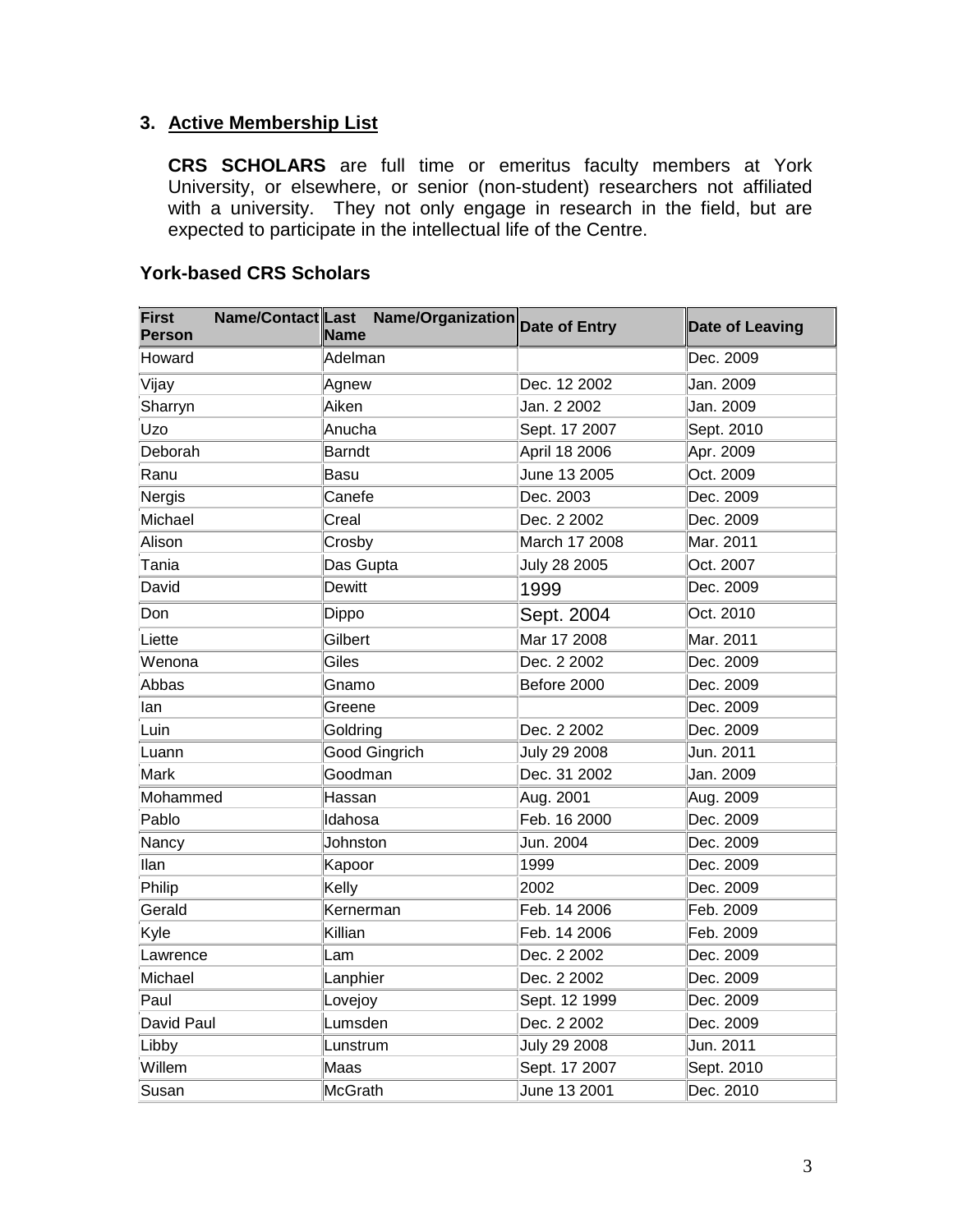| <b>First</b><br><b>Person</b> | Name/Contact Last Name/Organization Date of Entry<br>Name |               | <b>Date of Leaving</b> |
|-------------------------------|-----------------------------------------------------------|---------------|------------------------|
| Haideh                        | Moghissi                                                  | Dec. 2 2002   | Dec. 2009              |
| Obiora                        | Okafor                                                    | Jan. 20 2001  | Dec. 2009              |
| Peter                         | Penz                                                      | 1999          | Dec. 2010              |
| Valerie                       | Preston                                                   | Jan. 20 2001  | Jan. 2009              |
| Fahimul                       | Quadir                                                    | Dec. 20 2002  | Dec. 2009              |
| Saeed                         | Rahnema                                                   | Dec. 31 2002  | Dec. 2009              |
| Susan L.                      | Ray                                                       | July 29 2008  | Jun. 2011              |
| Anthony                       | Richmond                                                  | Dec. 2 2002   | Dec. 2009              |
| Roger                         | Rickwood                                                  | April 17 2006 | Apr. 2009              |
| Richard                       | Saunders                                                  |               | Dec. 2009              |
| Nandita                       | Sharma                                                    | Oct. 20 2005  | Oct. 2008              |
| James                         | Simeon                                                    | June 7 2007   | Jun. 2010              |
| Dagmar                        | Soennecken                                                | Mar 17 2008   | Mar. 2011              |
| Frehiwot                      | Tesfaye                                                   | Sept. 18 2006 | Sept. 2008             |
| Daphne                        | Winland                                                   | Apr. 12 2002  | Dec. 2009              |
| Patricia                      | Wood                                                      | Mar 17 2008   | Mar. 2011              |
| Anna                          | Zalik                                                     | Sept. 17 2007 | Sept. 2010             |

#### **Scholars affiliated with other institutions and Independent Scholars**

| <b>Name/Contact</b><br>First<br><b>Person</b> | Last<br>Name/Organization<br><b>Name</b> | Date of Entry | Date<br>Leaving | of External<br>Associate           |
|-----------------------------------------------|------------------------------------------|---------------|-----------------|------------------------------------|
| Rudhramoorthy                                 | Cheran                                   | Feb. 16 2000  | Sept. 2008      | Windsor                            |
| ljaz                                          | Qamar                                    | Aug. 27 2002  | Sept. 2008      | Independent                        |
| Jonathan                                      | Papoulidis                               | March 7, 2005 | Sept. 2008      | Independent                        |
| Peter                                         | <b>Nyers</b>                             | Dec. 2003     | Dec. 2011       | McMaster                           |
| Bruce                                         | Collet                                   | Sept. 2004    | Dec. 2009       | <b>Bowling Green</b>               |
| Pablo                                         | Bose                                     | Aug. 26 2002  | Sept. 2008      | University<br>of<br>Vermont        |
| Uennifer                                      | Hyndman                                  | Aug. 26 2002  | Aug. 2009       | Syracuse<br><b>University</b>      |
| James                                         | Milner                                   | Sept. 2006    | Sept. 2008      | Carleton<br><b>University</b>      |
| Sarbani                                       | Sen                                      | Sept. 26 2005 | Sept. 2008      | Independent                        |
| Raj                                           | <b>Bardouille</b>                        | Sept. 26 2005 | Sept. 2008      | Independent                        |
| Audrey                                        | Macklin                                  |               | Dec. 2009       | <b>University</b><br>of<br>Toronto |
| Mohamed Osman                                 | Fadal                                    | Dec. 13 2006  | Dec. 13 2009    | Independent                        |
| Janet                                         | Cleveland                                | Sept. 17 2007 | Sept 17 2010    | <b>UQAM</b>                        |

**CRS GRADUATE FELLOWS** are graduate students at York University who are enrolled in the Diploma in Refugee and Migration Studies.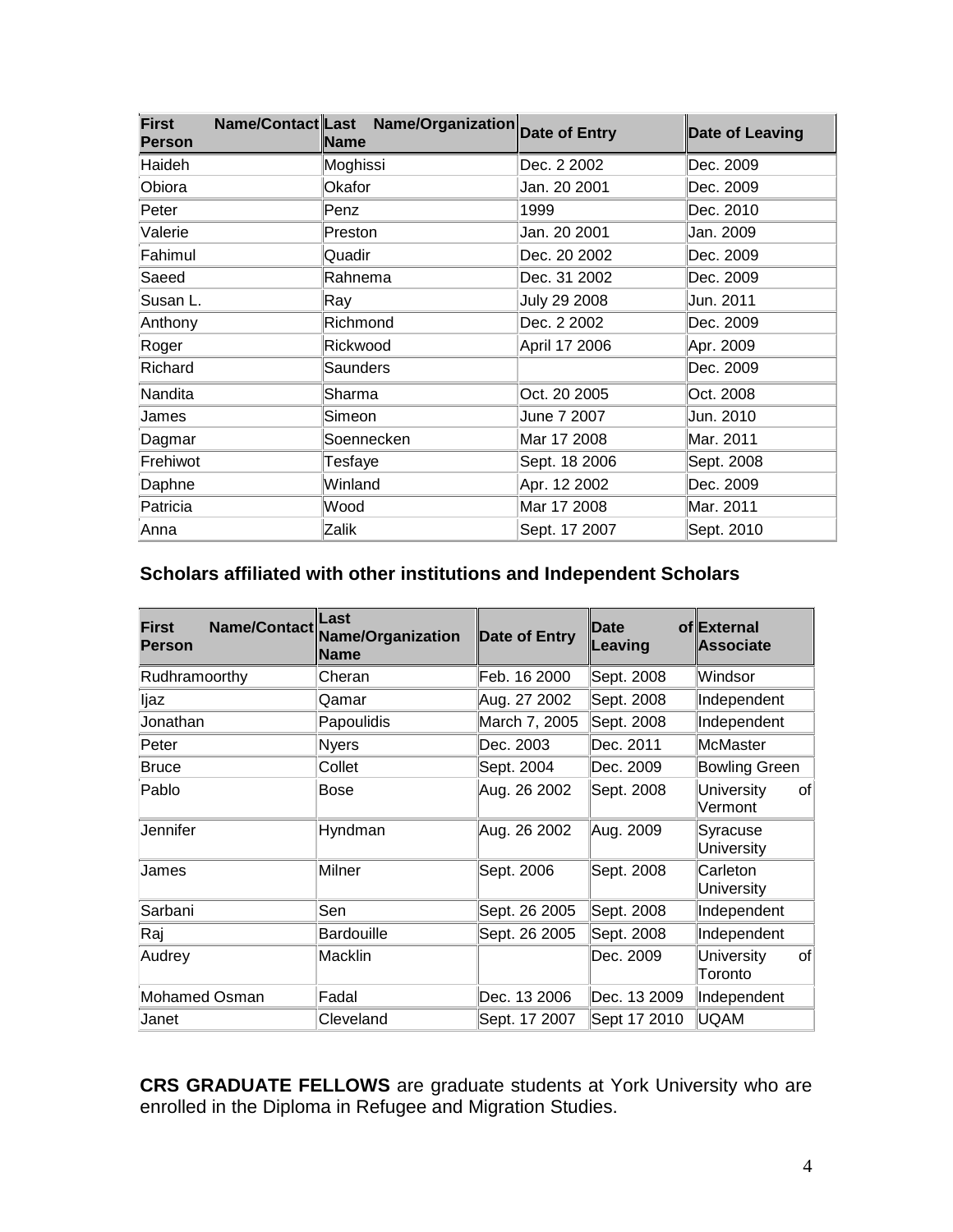#### **CRS Student Caucus for 2007-08**

Hicham Safieddine (President) Karen Vanderwillik (Vice President) Heather Peters (Secretary/Treasurer) Constanza Pauchulo (Executive Committee Representative, MA) Julie Young (Executive Committee Representative, PhD) Krista Craven (Education Committee Representative & Social Convener, Fall Term) Anjali Lowe (Education Committee Representative, Winter Term) Paula Popovici (Grad Student Conference Coordinator) Other members: Ann Marie Bourgeois (Conference Committee) Eider Muniate (Conference Committee) Loloa Alkasawat(Conference Committee)

**2007-2008 GA/RAs:** Khashiyar Hooshiyar, Tom States, Irene Tumwebaze, Martin Jones, Samer Abdelnour, Amani El Jack, Molly Mann, Paula Popovici, Datejie Green, Sonia Cordeiro, Alisa Grigorovich, Melissa White, Maita Sayo, Shukria Dini, Nikki Pascetta and Alpha Abebe.

**CRS UNDERGRADUATE FELLOWS** are York undergraduate students enrolled in the Certificate in Refugee and Migration Studies and/or engaged in the following projects or initiatives of CRS.

**Total Certificate Students:** 69 **New enrolments:** 39

York undergraduate students who are actively involved in the York branch of World University Services of Canada (WUSC).

**2007-2008 WUSC Committee (Keele campus):** Amelia Abas, Constance Boakye, Eric Leung, Mabel Ou Yang, Tulika Singh

York undergraduate students who are employed in CRS projects under York University's and York International's work study programs.

**2007-2008 RAY Undergraduate students:** Humna Mudassar, Phylicia Davis, Noora Sharrab, David Adanja, Neha Chugh, Tara Raissi, Grace Wang

**2007-2008 Workstudy students:** Charly Soza, Tha Dar Hsae, Rafael Rivera, Andrea Espinosa

**CRS COMMUNITY SCHOLARS** are non-student and non-academic practitioners (activists, teachers, public officials, etc.) whose activities (work or non-work) relate substantively to the research and teaching concerns of CRS.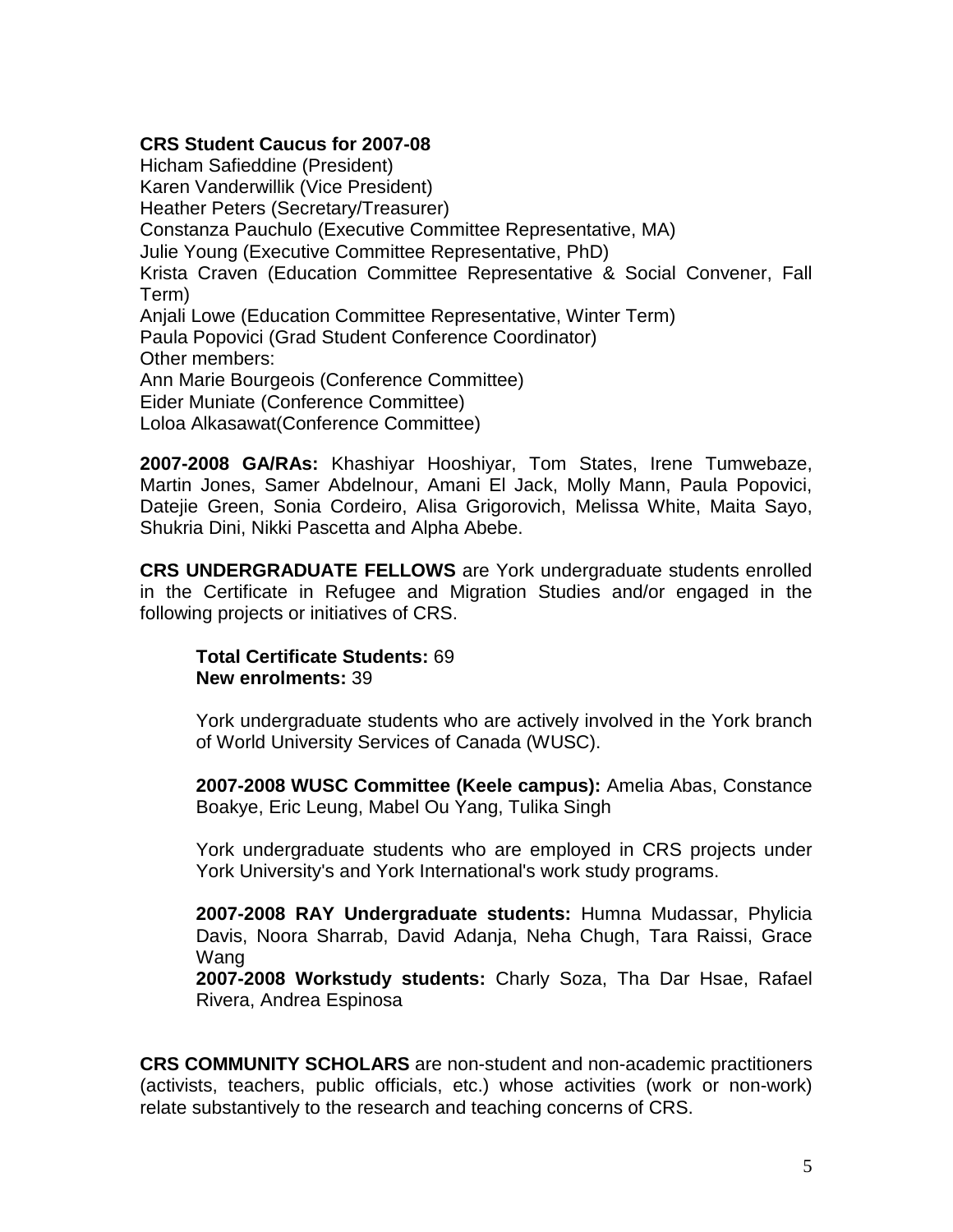**2007-2008 Community Scholars:** Tom Clark, Gillian Kerr, Edit Petrovic, Mohamed Sambul, Paul St. Clair, Mohamed Fadal.

#### **CRS VISITORS**

**2007-2008 Visitors:** Byungmo Cheong (South Korea, Visiting Researcher Practitioner Program), Andrea Pacifico (PhD student, Maceio, Brazil), Eider Muniategi Azkona (PhD student, Universidad de Deusto, Spain), Maria Serrano (PhD student, Universidad Autónoma de Madrid, Spain), Shahram Khosravi (Professor, Stockholm University, Sweden) and Jeyanithe A. Karunanithy (PhD student, University of Edinburgh, Scotland).

#### **4. Activities of the Unit**

The Centre is committed to research, the dissemination of research, the support of public policy making and practice, and education. It works with academics, practitioners and policy makers and supports the engagement of these sectors on refugee issues. Some of the activities listed below address more than one mandate, e.g. conferences are vehicles for engagement and dissemination around theory, policy and practice.

#### **Research Priorities**

The Centre's research has been characterized by its comprehensive approach to issues related to forced migration. Current research priorities include:

- Canada's asylum policies and practices
- Global asylum needs, national practices, and international burden-sharing
- Refugee and diasporic communities and their internal, intranational and transnational relationships
- Peace implementation, return, reconciliation, reconstruction, and reintegration
- Globalization, development, environment, conflict, and displacement
- Sovereignty, civil conflict, and humanitarian intervention
- Refugee NGOs and IGOs: challenges and dilemmas
- **Internal Displacement**

In addition, the following cross-cutting themes have been identified as central to our work at the Centre for Refugee Studies:

- **Ethics, human rights, and public discourse**
- Gender, women, and children
- Vulnerability and agency
- **Emerging realities and potential futures**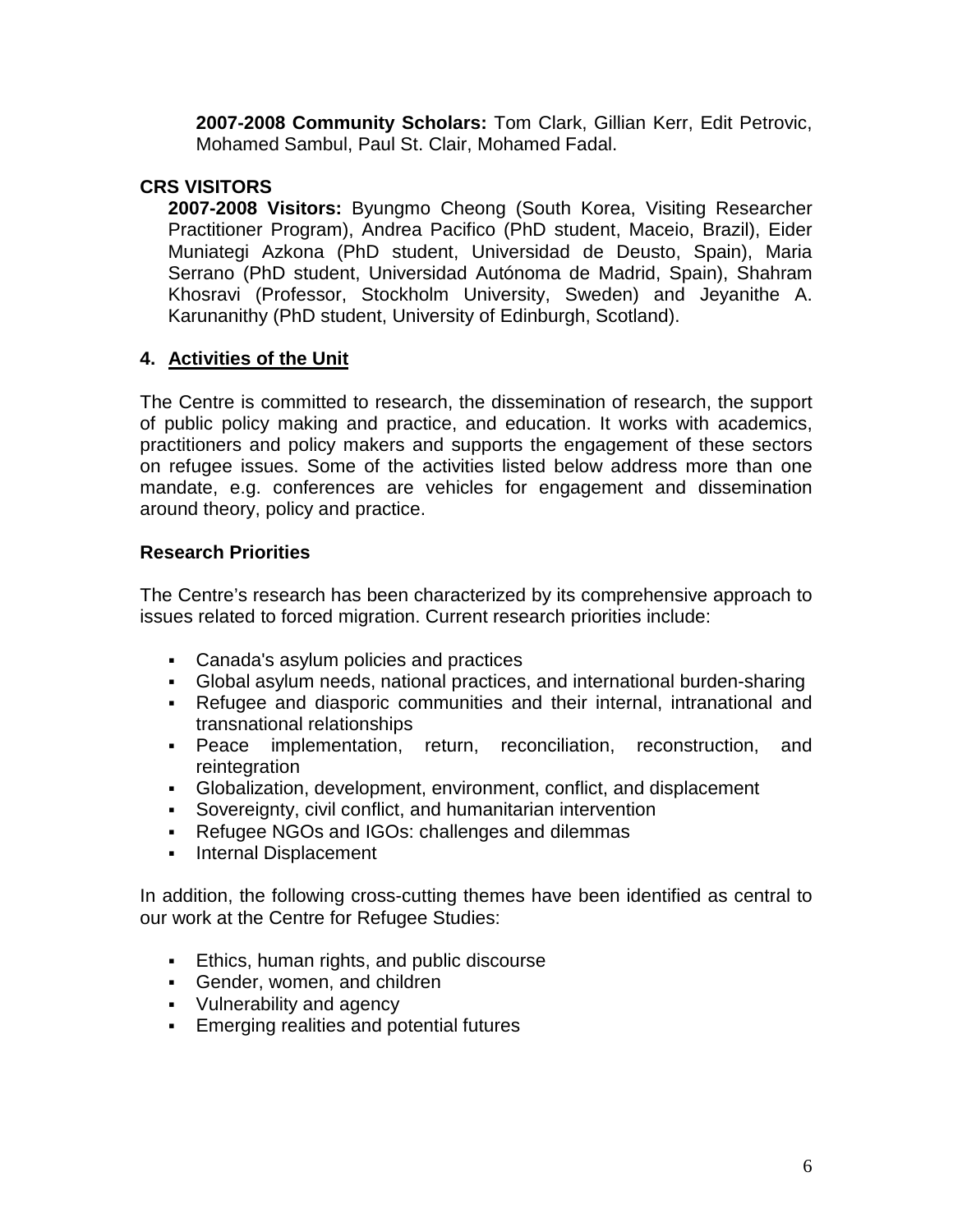#### **Current Research Projects**

- 1. *A Canadian Refugee Research Network (CRRN): Globalizing Knowledge*, 2008 SSHRC Strategic Research Cluster grant, \$2.1 million over 7 years. Susan McGrath is the lead researcher, Wenona Giles is the senior coapplicant and Michele Millard is the project manager. Other co-applicants are: Michael Barutciski (Glendon), Nergis Canefe (York), Gerald Kernerman (York), Rudramoorthy Cheran (Windsor), François Crépeau (Montreal), Donald Galloway (Victoria), Jennifer Hyndman (SFU/Syracuse) and James Milner (Carlton).The purpose of this project is to mobilize and sustain a Canadian and international network of researchers and research centres committed to the study of refugee and forced migration issues and to finding solutions to the plight of refugees. The goal is to build a network of networks: the Canadian Refugee Research Network (CRRN), which will produce, share, and consolidate knowledge across space, as well as globalize knowledge production. Through its dialogical and participatory "cluster of clusters" approach, the proposed Canadian Refugee Research Network aims to contribute to the improvement of the well-being of refugees and forced migrants around the world by: 1) expanding our awareness of the global knowledge regime concerning refugee issues and forced migration, 2) improving communication concerning this knowledge within and between academic, policy-making and practice sectors in the Global South and North, and 3) alliance-building and active policy involvement in the development of national and international policy frameworks and humanitarian practices affecting refugees and forced migrants.
- 2. *Advancing Democracy in the Horn of Africa (ADHA)*, 2008, IDRC \$26,600. Dr. Mohamed Fadal is the lead researcher. The goal of this project is to carry out a multi-stakeholder dialogue and learning process, with the aim of defining what sort of research and training institutions are needed to support democratic governance and processes in Somaliland and by extension, in the Horn of Africa. ADHA is hosted in Somaliland by the Social Research and Development Institute (SORADI).
- 3. *International Medical Regulatory Research Consortium*, funded by the World Health Organization, 2008, \$57,230. Howard Adelman is a leading researcher on this project to inaugurate an international research consortium on medical (and eventually all health professional) governance. The project has moved to York's Faculty of Health.
- 4. *Special issue of Refuge*, Metropolis Canada, 2007, \$14,683. Susan McGrath and Sharry Aiken worked with Metropolis to secure this funding for vol. 24, no. 2, Informing Integration.
- 5. *The Inclusion/Exclusion of Muslim Refugees in Canada*, funded by Focus Humanitarian Assistance, 2007-08, \$10,000. Zulfikar Hirji is the lead researcher on this exploratory project with agencies in the Toronto area serving Muslin refugees..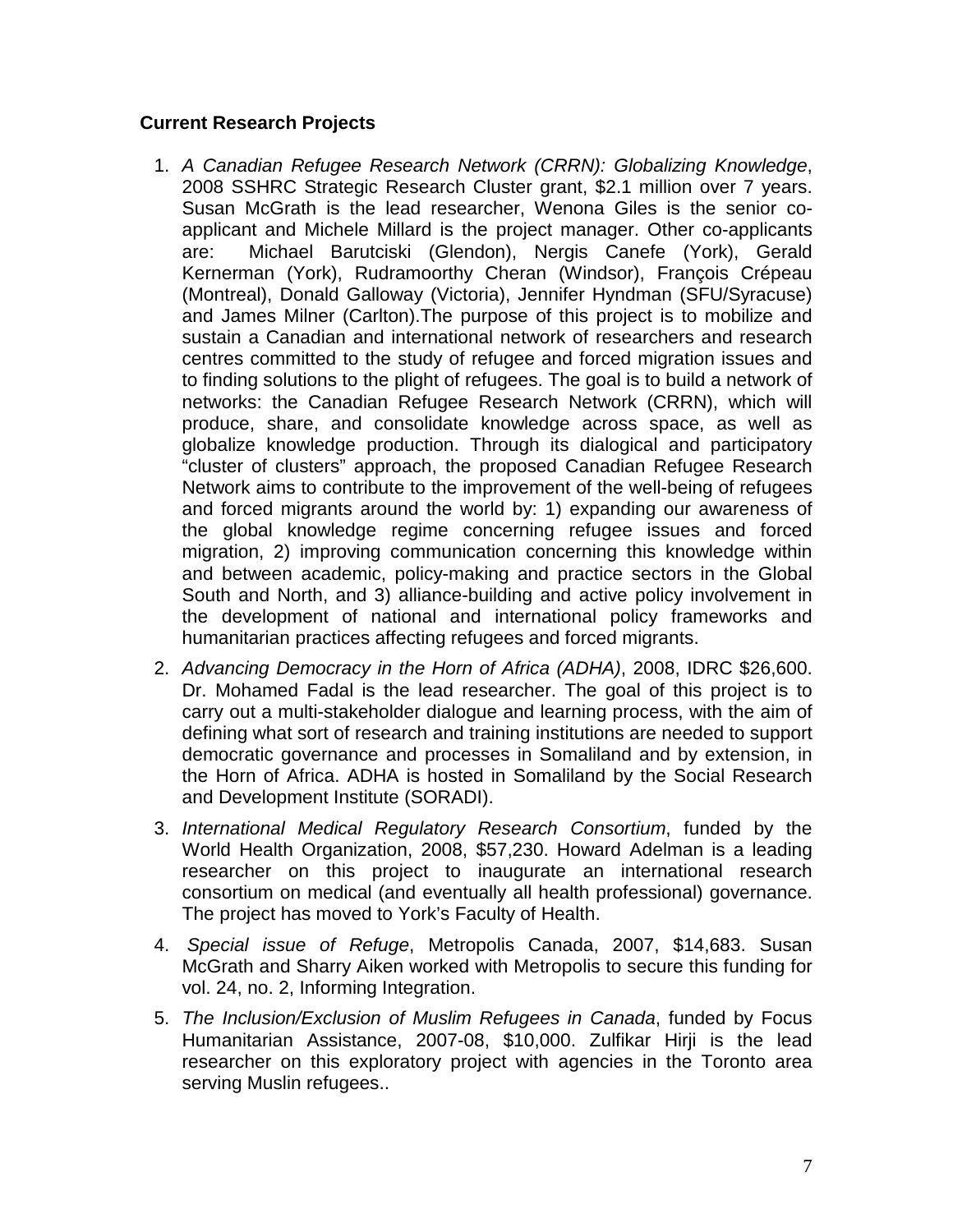Project website: http://www.adha-project.org/

- 6. A York Initiative Grant of \$5000 awarded to Susan McGrath in 2007 to develop a proposal to the CIDA/AUCC Building on Strengths program. The proposal *Gender equitable enterprise for post-conflict reconstruction* developed in collaboration with the Universities of Western Ontario and Dalhousie and the Ahfad University for Women in Sudan was submitted but not funded.
- 7. *Refugee Diasporas, "Homeland" Conflicts and the Impact of the Post-9/11 Security Paradigm,* 2007 SSHRC Standard, \$145,140. Sharryn Aiken of Queen's and Rudhramoorthy Cheran of Windsor are the leading researchers, Susan McGrath is a collaborator. The project is focusing on the experiences of members of the Tamil community here in Canada and in Sri Lanka.
- 8. *Impact of Collective Trauma on Community Practice,* SSHRC Standard Grant, 2007, \$90,000. Bill Lee, McMaster is the lead, Susan McGrath, York; Usha George and Ken Moffatt of Ryerson and Mirna Carranza of McMaster are co-applicants. Members of the El Salvadorian community in Toronto who came to Canada as refugees represent one of the populations participating in the study which explores how communities organize to address the impacts of trauma on their members.
- 9. *The Globalization of Homelessness in Long-Term Refugee Situations* , SSHRC Standard Grant, 2006, \$163,327. Wenona Giles of York is the lead researcher and Jennifer Hyndman of Simon Fraser University is the coapplicant. The project is examining patterns of homelessness among refugees inside and outside of camps that have existed for a decade or more to determine why such chronic conditions persist and the potential solutions.

Project website: http://www.atkinson.yorku.ca/~gprs/index.html

- 10.*Social sustainability, diversity and public space in three Canadian cities*. SSHRC Standard Grant, 2006, \$103,861. Lead is Barbara Rahder and coapplicants are Ranu Basu, Liette Gilbert, Susan McGrath and Patricia Wood. This study compares the settlement experiences of newcomers including refugees in Calgary, Toronto and Montreal.
- 11.*The East and Horn of Africa Human Rights Defenders Project* continues to be successful. Hassan Shire Sheik, a research associate of CRS, is the leader of this project which is organizing a network of human rights defenders in the field. The project is based in Kampala, Uganda and has successfully secured additional core funding from US and European donors.

Project website: http://www.yorku.ca/crs/AHRDP/index.html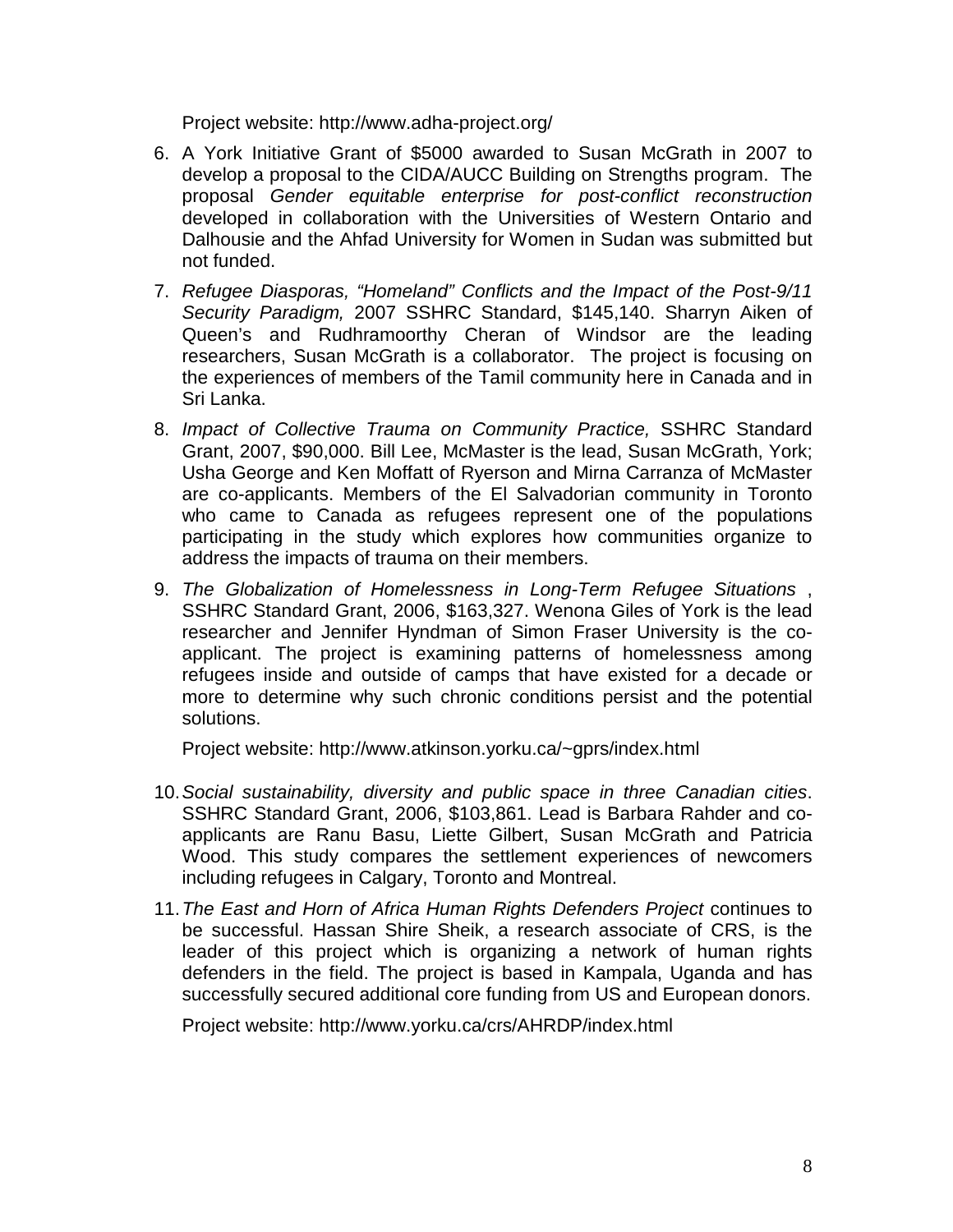#### **Research Workshops and Conferences**

- 1. *Canadian Association for Refugee and Forced Migration Studies Conference: Refugees and the Insecure Nation*, funded by SSHRC (\$20,000), CIC (\$4,400), York (\$5,400) and through conference registration fees (\$12,178). Wenona Giles was the lead. The Centre for Refugee Studies hosted the inaugural conference of the Canadian Association for Refugee and Forced Migration Studies (CARFMS) June 15th - 18th, 2008. The conference brought together researchers, academics, graduate students, NGOs and government representatives from across Canada to promote exchange and discussion on various aspects of forced migration including the field of study itself. One of the deepest ironies of contemporary regimes of migration control is that programs developed to promote national and international security have produced negative impacts on the security of migrants themselves. The conference examined the measures that have been taken in the name of national security and the negative consequences these have had for refugees. These consequences were examined along three themes: refugees and rights in Canada, Canadian settlement and integration: experiences and policy-making and the international impact of Canadian refugee policy.
- 2. *Women in Conflict Zones (WICZNET) Conference* A Conference on Women in War and its Aftermath – organized by the Women in Conflict Zones Network – Dubrovnik, Croatia May  $15{\text -}18^{\text{th}}$ , 2008 – Open Society Foundation CAN \$ 21,844 (Wenona Giles) IDRC \$16,000 (Alison Crosby) Alison Crosby is now the lead researcher for the Women in Conflict Zones Network (WICZNET or 'The Network') which was established in 1996, at York University by Professor Wenona Giles and Dr. Maja Korac. The WICZNET is also affiliated with the Centre for Feminist Research. It began as a study group composed mainly of academics from around the world involved in research related to issues of gender, nationalism, militarization, armed conflict, peace activism, displacement, and violence against women. In the late 1990s the WICZNET comparatively examined the cases of Sri Lanka and the former Yugoslavia. After a hiatus of seven years, the purpose of convening a new workshop in Dubrovnik was to re-examine some of the issues addressed in the late 1990s and early 2000s concerning the effects of gender and militarization on women, men, children and their communities and to discuss the relevance of some of these issues in the world today.
- 3. *International Research Workshop: Critical Issues in International Refugee Law*, funded by SSHRC (\$2,000), Department of Justice (\$10,000), CIDA (\$21,838), Japan Foundation (\$1,000), Law Foundation (\$10,000), Netherlands Embassy (\$1,500) and York (\$25,456). James Simeon was the lead. The workshop was held at York University, Toronto, Canada, on May 1st, and Friday, May 2nd, 2008. It brought together a number of distinguished high court judges and leading academics in the field from around the world, as well as senior government officials and other interested parties, to consider a number of critical issues in international refugee law.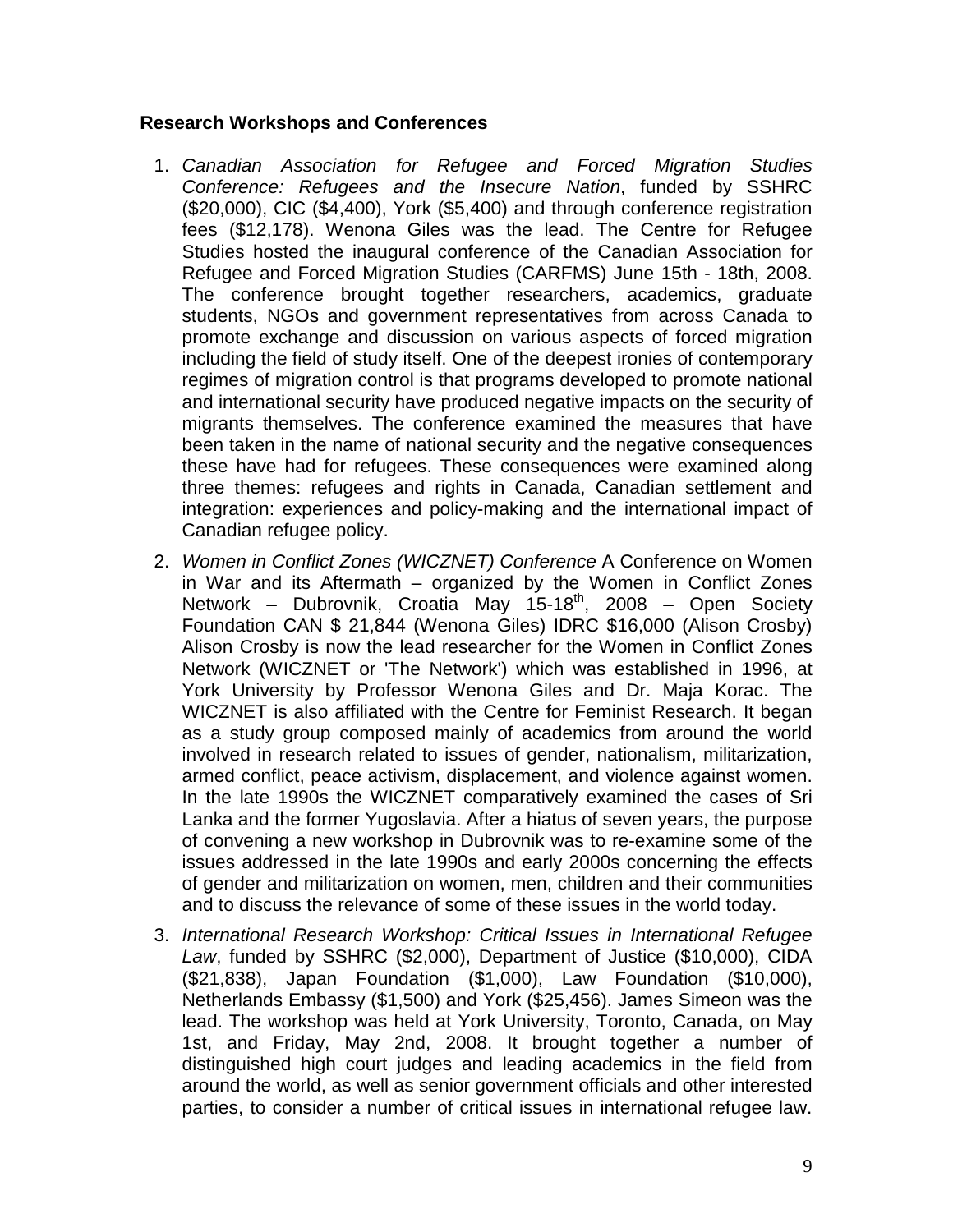The workshop explored and clarified, from a variety of perspectives, a number of critical issues in international refugee law and identified key points or areas of international refugee law that require further development and research. Ongoing activities include publishing an edited volume of papers presented at the workshop.

Project website:<http://www.yorku.ca/ciirl/Home/index.html>

- 4. Annual CRS Graduate Students Conference: "Lives in Motion: The Transitional and Transnational Status of Displacement", April 24-25, 2008. Funding was provided by FGS, VPRI and CRS as well as several faculties. Graduate students from universities across Canada including York, Toronto, Ryerson and McMaster and international universities including Oxford, Virginia, Bristol, Deusto, Kentucky and Dublin participated in 12 panels. The keynote speaker was El-Farouk Khaki, a Canadian refugee and immigration lawyer and human rights activist on current issues including gender equality, sexual orientation, and progressive Islam.
- 5. Metropolis Conversation on the topic of *The Changing Dynamics of Displacement: Implications for Canada's Domestic and International Policy* was held in Ottawa March 18, 2008. This gathering of Canadian academics in the refugee field and policy makers working on forced migration issues was a joint initiative of Metropolis and CRS and funded by Metropolis (\$7500).
- 6. *International Workshop: Activating a Global Cluster of Research Centres*, 2007-08, IDRC \$16,900. Susan McGrath had the lead. This was moving forward on CRS' Clusters proposal with the development of a global cluster of research centres with a one day workshop/meeting held on Saturday January 5, 2008 at the Shepheard Hotel in Cairo - one day prior to the beginning of the International Association for the Study of Forced Migration (IASFM) conference. The funding enabled directors of refugee research centres in the global south to meet with counterparts from the north to explore mutual interests and strategies for more effective communication and support.
- 7. CRS Workshop *Con/founding Refugee and Forced Migration Studies* was organized by Gerald Kernerman and held on Nov 1-3, 2007 at York University. The workshop was funded through participant fees. Scholars and students from across Canada presented. On the third day, a working group developed the constitution of the new Canadian Association for Refugee and Forced Migration Studies.
- 8. Faculty of Arts Research Grant, York University, pilot project on Refugees from the Middle East in Canada (Can \$ 2500) – Nergis Canefe
- 9. Principal Researcher, SSHRC Small Grants, project on Turkish Legal Renditions of International Law on Armenian Genocide (Can \$ 1500) – Nergis Canefe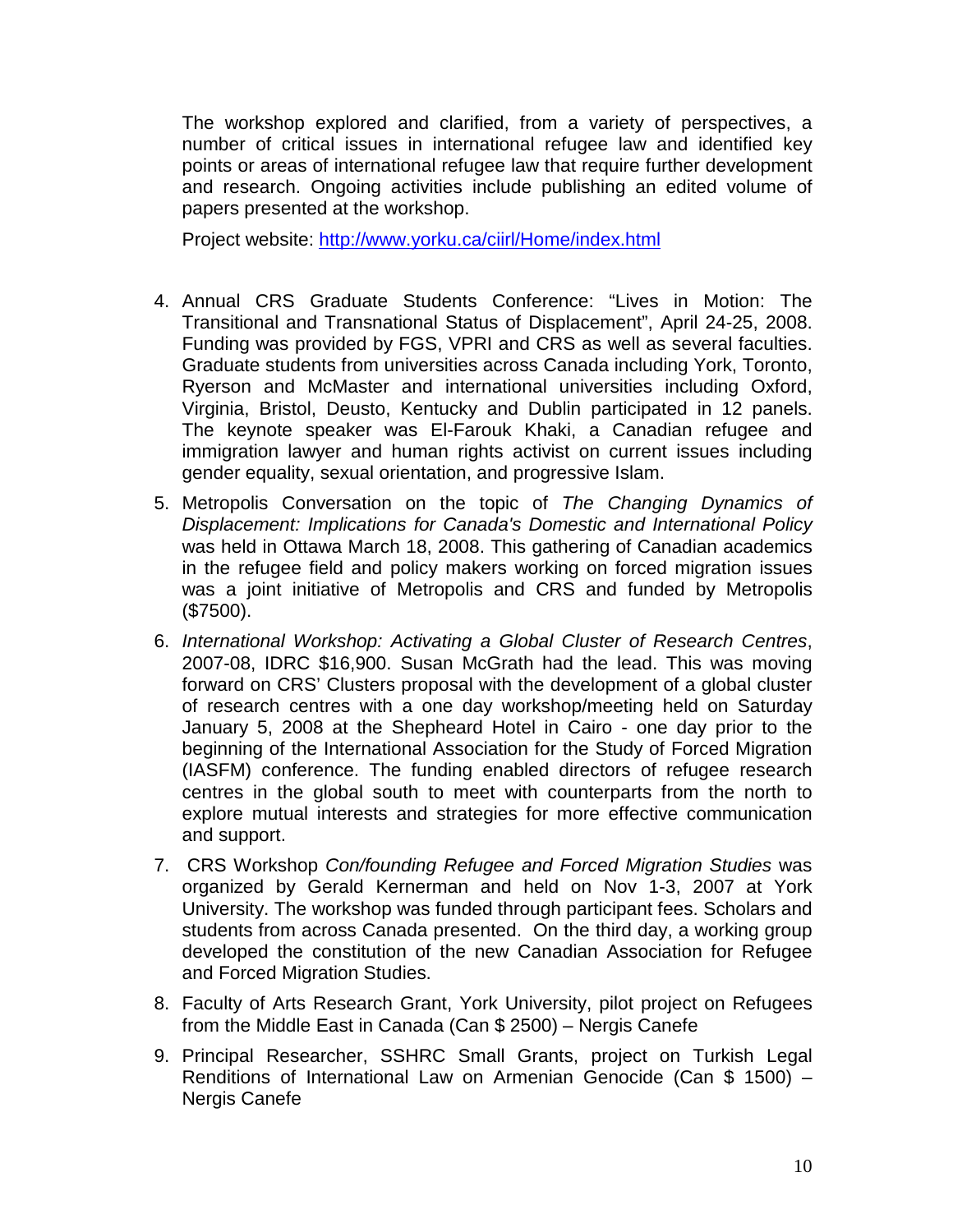#### **Recently Completed Research Projects**

*Promoting Sustainable Livelihoods and Grassroots Enterprise Development in Darfur and Southern Sudan* – IDRC \$70,000, DFAIT \$100,000. This is a collaborative project with IRIS under the leadership of David Wheeler and Susan McGrath with Oana Branzei, Kevin McKague, Samer Abdelnour, Amani El-Jack, and Fahim Quadir. It is a partnership with universities in Sudan particularly Ahfad University for Women. A research report has been published and funding opportunities continue to be explored. Proposals to CIDA/AUCC Building on Strengths competition and to the Ford Foundation were not successful. Project website: http://www.fsed.ca/fsed.php?page=sudan

#### **Research Proposals**

The following are new initiatives which have been submitted for funding and/or are being revised or developed for future submission (2008-2009).

- 1. SSHRC Standard Research proposal on the settlement needs of Hungarian Roma in Toronto. Gerald Kernerman is the lead, submitted in 2007, being revised for 2008.
- 2. SSHRC Standard Research proposal *Social Exclusion, Individual Choice, and Trans(national) Law – A Study of Temporary Low-Skilled Labour in Canada* submitted in 2007 by Luann Good Gingrich and being revised for 2008.
- 3. SSHRC Standard Research proposal on the impact of local public transportation on refugees is being developed by Pablo Bose of the University of Vermont and a CRS Scholar for submission in 2008.
- 4. Association of Universities and Colleges of Canada 2007 Building on Success proposal *Gender equitable enterprise for post-conflict reconstruction* submitted in the fall in collaboration with the Ahfad University for Women in Sudan. Project not funded but referred to CIDA.
- 5. A SSHRC workshop grant proposal was submitted by Gerald Kernerman for the workshop *Con/founding Refugee and Forced Migration Studies.* The proposal was not funded but the workshop was held with in kind support of CRS and participant fees.

#### **Publications**

#### *Refuge*

The journal is a CRS publication with Professor Sharryn Aiken of Queen's University as the editor-in-chief and Martin Jones as managing editor. The journal is in the fourth year of an extended SSHRC grant and received funding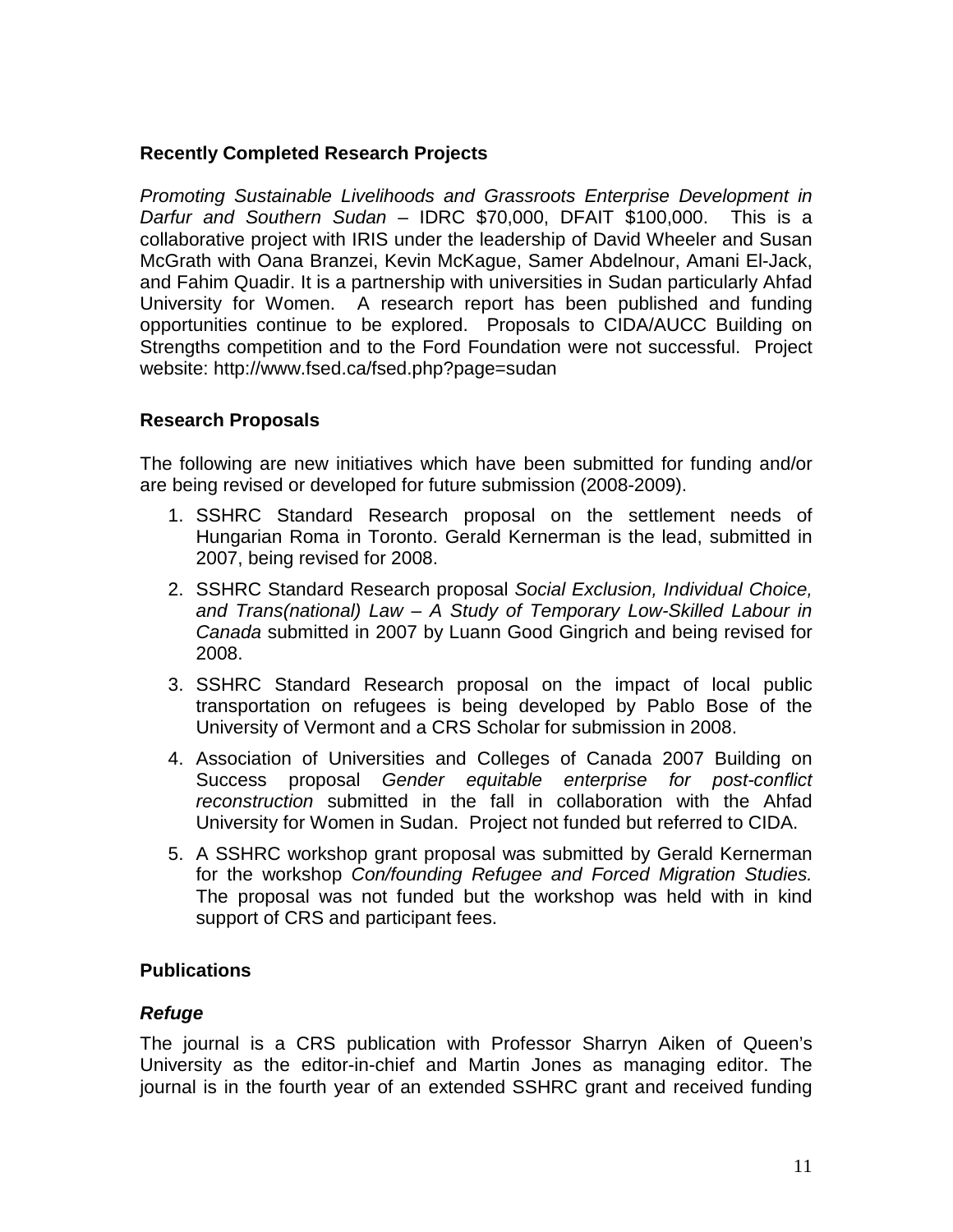from Citizenship and Immigration Canada (\$14,683) in addition to subscription sales and royalties. The following editions were published this year.

Volume 24.2: Informing Integration (special issue funded by Metropolis)

Volume 25.1: Psychosocial Dimensions of the Refugee Experience

#### **Selected CRS Faculty Publications**

- Abdelnour, S., Babiker, B., El Jack, A., Wheeler, D., McGrath, S., Branzei, O. (2008) *Examining Enterprise Capacity: A Participatory Social Assessment in Darfur and Southern Sudan*. York University Centre for Refugee Studies.
- Adelman, Howard (2008) "Sovereignty in the Twenty-First Century: Security, Immigration and Refugees," Ch. 8 in Trudy Jacobsen, Charles Sampford and Ramesh Thakur (eds.) *Re-envisioning Sovereignty: The End of Westphalia?*  Aldershot: Ashgate, 129-150.
- Adelman, Howard (2008) "Home and HomeLAND in Palestinian Identity," in Dan Avnon (ed.) *The Ides of October*, Jerusalem: Judah Magnes Press.
- Adelman, Howard (2008) "Theories of Genocide: The Case of Rwanda," in Victoria M. Esses and Richard A. Vernon, eds., *Explaining the Breakdown in Ethnic Relations*. Malden, MA: Blackwell Publishing.*:*

Adelman, Howard (2008) "Punishing the United Nations," *Global Politics.*

Adelman, Howard (2008) "Rehabilitating the United Nations," 'Toni Erskine, ed., special issue of the journal *Ethics & International Affairs* on "Responding to Delinquent Institutions: Blame, Punishment and Rehabilitation.

Adelman, Howard and Susan McGrath (2007) "To Date or To Marry: That is the Question," *Journal of Refugee Studies* 20:3, September, 376-380.

- Adelman, Howard (2007) "The Browning of the Rwanda Genocide," review essay, Scott Straus, *The Order of Genocide*, in *The International History Review* XXIX: 3, 166-169.
- Aiken, Sharryn *Immigration and Refugee Law in Canada: Cases, Materials and Commentary*, co-authored with Emily Carasco, Don Galloway and Audrey Macklin, Emond Montgomery, 2007 (785 pages)
- Bose, Pablo S. 2008. "Home and Away: Diasporas, Developments and Displacements in a Globalizing World" *Journal of Intercultural Studies*, Vol. 29, Issue 1, 2008: 111-131.
- Bose, Pablo S. 2007. Review of Chris de Wet (ed.) *Development-Induced Displacement: Problems, Policies, and People* (Oxford and London: Berghahn Books) in *Journal of International Migration and Integration*, 8 (2), June 2007: 243-244.
- Canefe, Nergis 2008 *Kültürel Incelemelerde Yerel Açılımlar: Türkiyelilik Meselesi* (Local Interventions to Globalization: A Critical Analysis of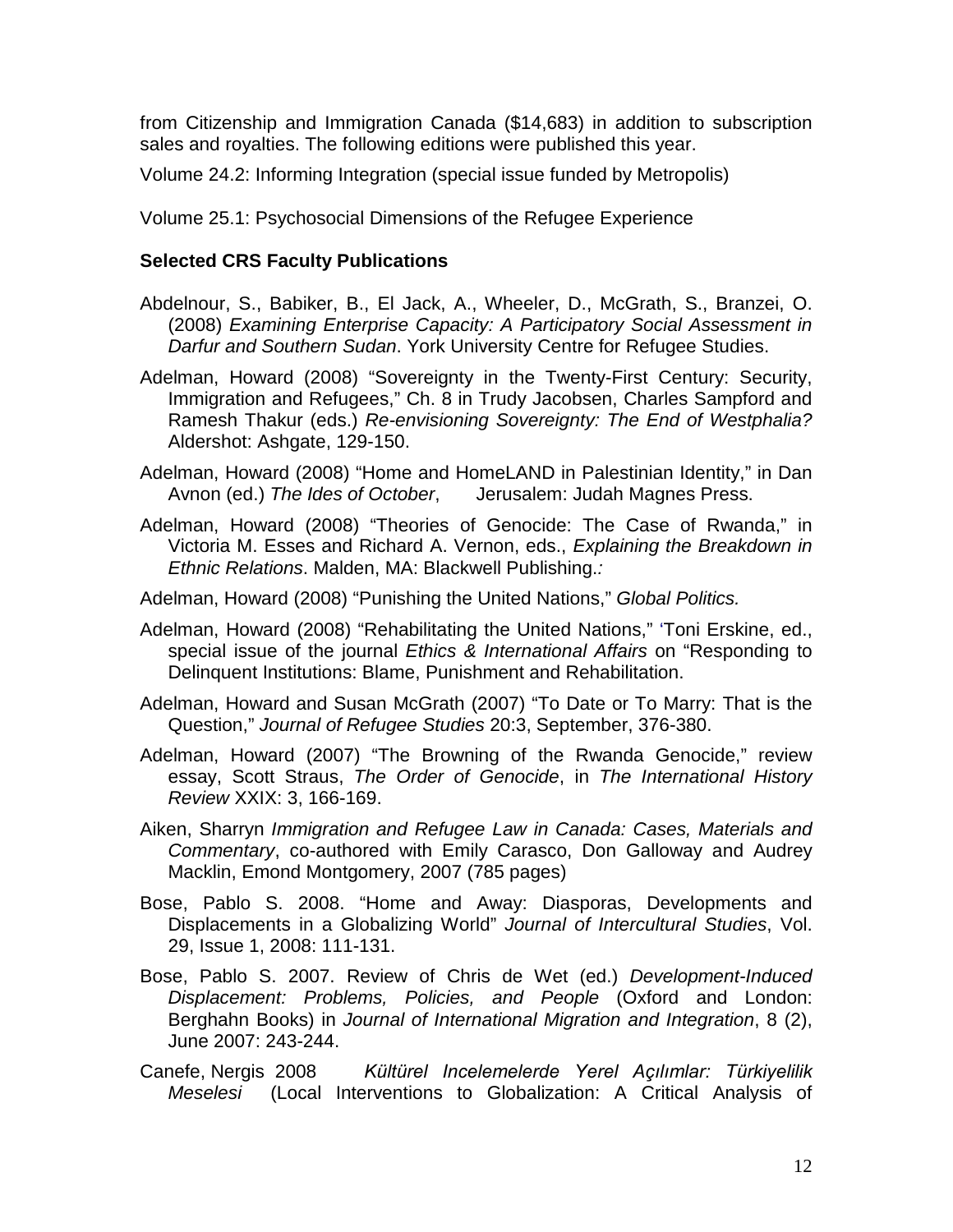'Turkishness') (edited volume, Istanbul Bilgi University Publishing House, forthcoming)

- Canefe, Nergis 2008 *The Jewish Diaspora as a Paradigm: Politics, Religion and Belonging*. Edited volume in collaboration with William Safran, Professor Emeritus, University of Colorado (forthcoming, Edwin Mellen Publishers)
- Canefe, Nergis 2007 (Sole Author) Milliyetcilik, Kimlik ve Aidiyet [*Nationalism, Identity and Belonging*], Istanbul: Bilgi University Publishing House.
- Canefe, Nergis 2008 'Vatanını Arayan Devlet: Kuzey Kıbrıs Turk Cumhuriyeti' [A Nation Looking for its State: The Phantom Turkish Republic of Cyprus] *Türkiye'de Siyasi Düsünceler Ansiklopedisi* 9. Cilt. Istanbul: Iletisim Yayınları.
- Canefe, Nergis 2008 "Ethics of Pseudo-Humanitarian Intervention in Macedonia: the Case that Fits." In Charles Sampford and David Shugarman, eds., *Ethics of Humanitarian Intervention*. London: Routledge (forthcoming)
- Canefe, Nergis 2008 "Unwanted Memories of Home: Politics of Identity in Muslim Canadian Communities and the Narratives of Political Refugees." Julia Creet and Jonathan Kitzmann, eds. *Memory, Trauma and Migration* (forthcoming)
- Canefe, Nergis 2008 "Ottoman Jews or Turkish non-Muslims: Characters in Search of an Author." In Nergis Canefe and William Safran, eds. *The Jewish Diaspora as a Paradigm*.
- Canefe, Nergis 2007 <sup>'</sup>Inland Refugee Claimants from the Middle East and Humanitarianism in Canadian Foreign Policy.' In Bessma Momani, ed. *Canada and the Middle East* (CIGI Publications Series), University of Waterloo Press.
- Canefe, Nergis 2007 "Do Muslims in Canada Constitute a Diaspora?" in *Opportunity Structures in Diaspora Relations: Comparisons in Contemporary Multi-level Politics of Diaspora and Transnational Identity.* In Gloria Totoricagüena, ed., Reno: University of Nevada Press (Center for Basque Studies Series).
- Canefe, Nergis 2008 'Turkish Nationalism and the Kurdish Question: State, Nation and Securitization of Communal Identities in a Regional Context.' *South European Society and Politics* (in print)
- Canefe, Nergis 2007 
<sup>'</sup>History and the Nation: The Legacy of Taner Akcam's Work on Ottoman Armenians.' *South European Society and Politics* 12 (2): 237-246.
- Canefe, Nergis 2007 'Hrant Dink Cinayeti ve Banal Milliyetçilik' [The Assasination of Turkish Armenian Journalist Hrant Dink and Banal Nationalism] *Birikim* (February).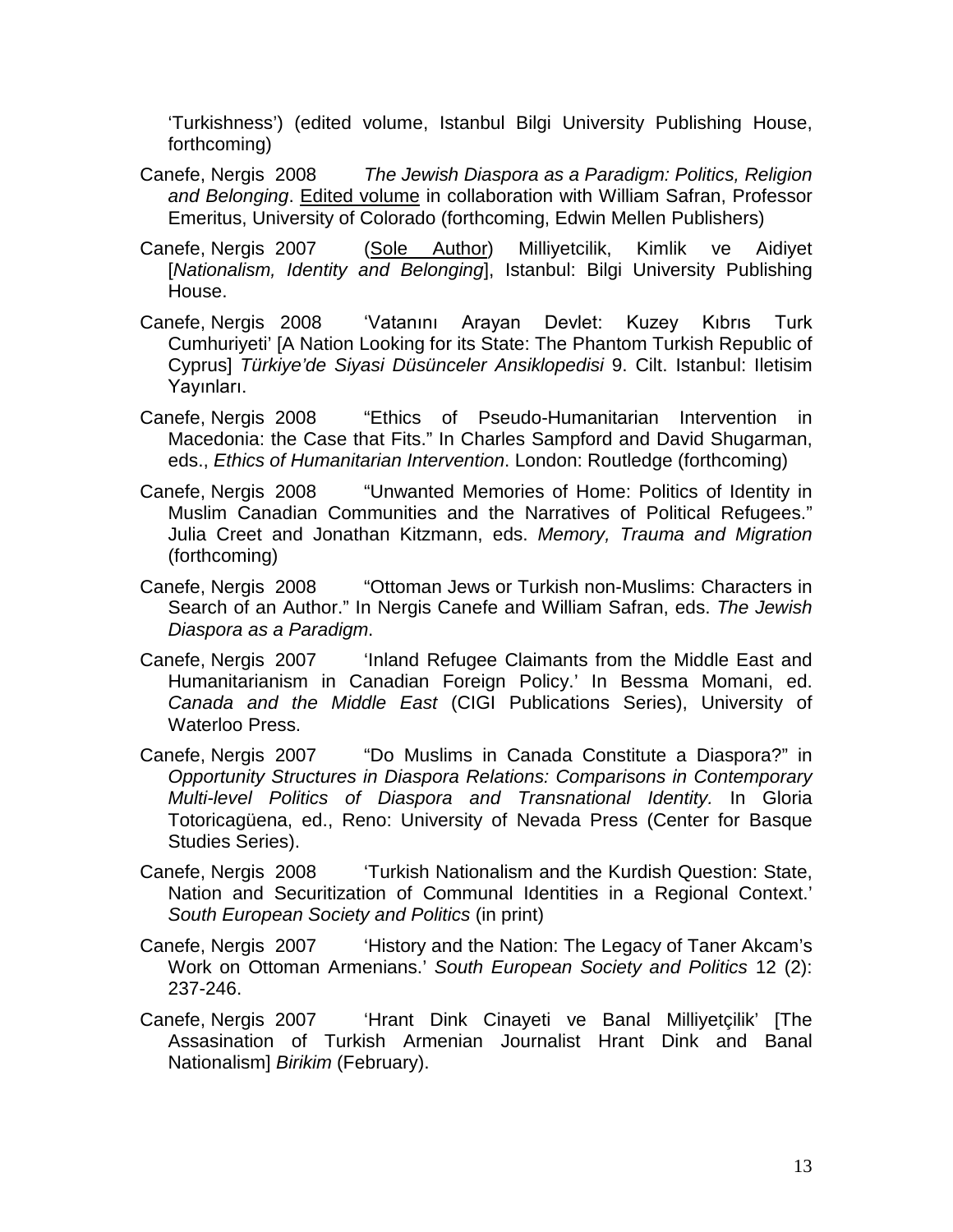- Canefe, Nergis 2007 
<sup>'</sup>Religion and Politics in the Diaspora: The Case of Canadian Muslims.' *Journal of Community Applied Social Psychology* 17 (2), pp. 1-5.
- Canefe, Nergis 2007 *Sage Encyclopedia for Race and Racism*, commissioned entry on Fourth World
- Cheran, R., Chelva Kanakanayakam and Darshan Ambalavanar (eds.) *History and Imagination: Tamil Studies in a Global Context*, and author of one chapter: "Theorizing Tamil DiasporiCity" (pp. 152-168), TSAR (Toronto South Asian Review) Publications, 2007
- "Transnationalism, Development and Social Capital: Tamil Community Networks in Canada", chapter in Luin Goldring, ed., *Organizing the Transnational: Experiences of Asian and Latin American Migrants in Canada*, UBC Press, 2007 (pp. 277-305)
- Cheran, R., (ed.) *Writing Tamil Nationalism*, and author of one chapter: "The Face of the Tiger: Tamil Nationalism in Sri Lanka", (pp. 1-55), International Centre for Ethnic Studies, Colombo, 2007 (444 pages)
- Crosby, Alison, 2007. "People on the Move: Challenging migration categorization." *Developmen*t 50 (4). December, pp.44-49.
- Crosby, Alison, 2007. "The Boundaries of Belonging: Reflections on Migration Policies into the 21st Century." *Refugee Watch*: *A South Asian Journal on Forced Migration*. Vol. 29, June, pp.31-53.
- Gilbert, Liette, 2008 Right to the City and Politics of Citizenship (with Mustafa Dikeç) IN *Space, Difference, Everyday Life: Henri Lefebvre and Radical Politics* edited by Kanishka Goonewardena, Stefan Kipfer, Richard Milgrom and Christian Schmid. New York: Routledge: 250-263.
- Gilbert, Liette, 2007 Legitimizing Neoliberalism rather than Equality: Canadian Multiculturalism in the Current Reality of North America. *Norteamérica Revista Académica del CISAN-UNAM.* 2(1): 11-35.
- Giles, W**.** 2008. The Gender Relations of Home, Security and Transversal Feminism. In Hajdukowski-Ahmed, Khanlou, Moussa, Helene *Not Born a Refugee Woman*. Oxford: Berghahn Press.
- Giles, Wenona, 2008. Reflections on the Women in Conflict Zones Network: Lessons from the Past and Forward-looking Possibilities. *International Feminist Journal of Politics.* Vol 10. No. 1: 102-112.
- Giles, W. (2008 forthcoming). "Refugees as a Surplus Labour Force: Globalization and the Politics of Redistribution in Long-Term Refugee Situations" In Pauline Barber and Winnie Lem (Eds) *Mobility, Mobilization, Migration: Class and Contention in a World in Motion.* Acceptance by Oxford: Berghahn Press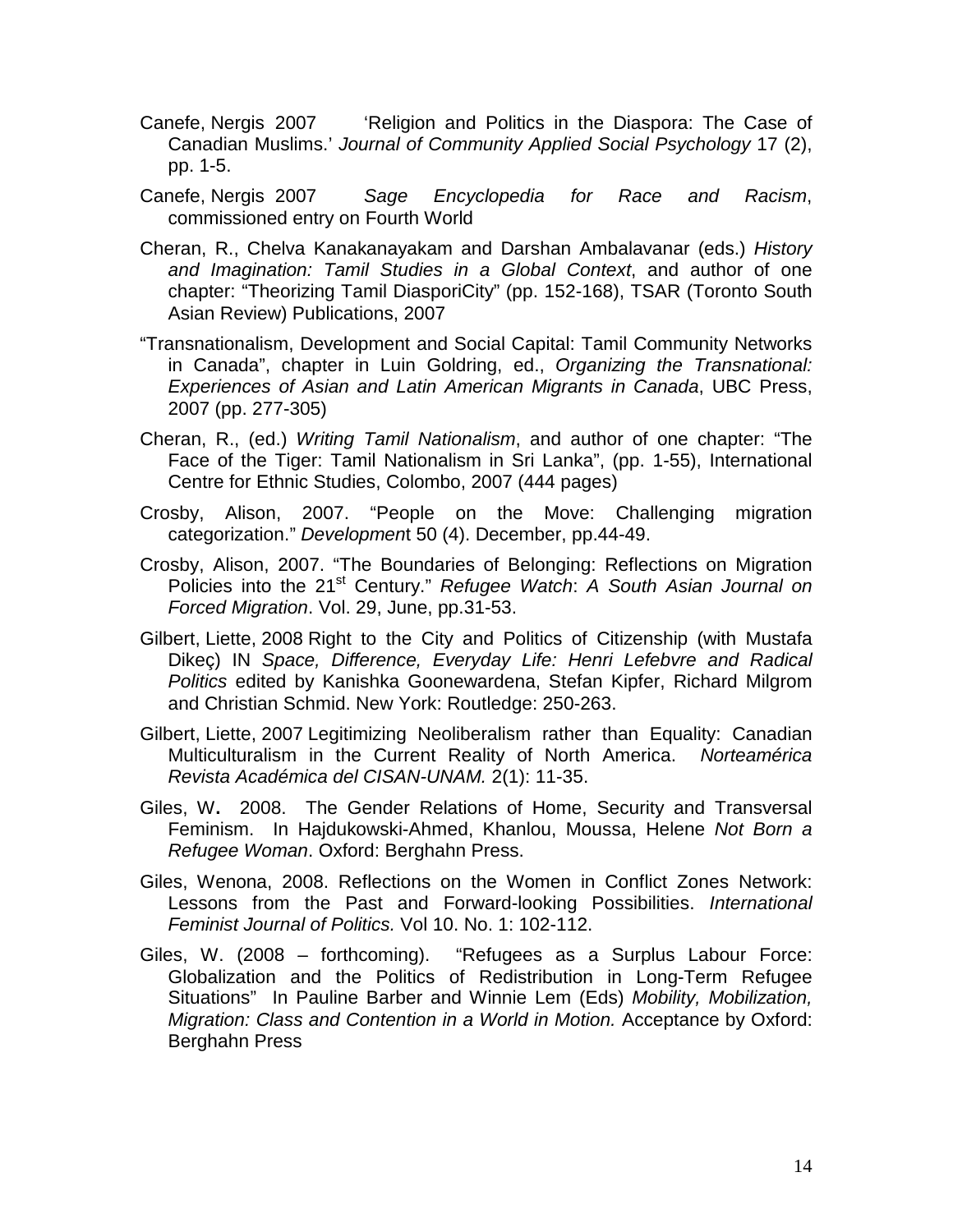- Giles, W. (2008 forthcoming). "Women Forced to Flee: Refugees and Internally Displaced Persons" In Laura Sjoberg and Carol Cohn (Eds), *Women and Wars.*
- Good Gingrich, L*.* (2008).Social exclusion and double jeopardy The management of lone mothers in the market-state social field. *Social Policy and Administration, 42*, 379-395.
- Hyndman, J. and A. Mountz. "Another brick in the wall? Neo-refoulement & the externalisation of asylum in Europe & Australia, *Government & Opposition*, 43:2, 2008.
- Hyndman, J. "The Securitization of Fear in Post-Tsunami Sri Lanka," *Annals of the Association of American Geographers,* 97(2): 361-372, 2007.
- Hyndman, J. "Feminist Geopolitics revisited: body counts in Iraq," *The Professional Geographer*, 59(1): 35-46, 2007.
- Hyndman, J. and M. de Alwis. "Reconstituting the Subject: Feminist Politics of Humanitarian Assistance," *Not Born a Refugee Woman*, in M. Hajdukowski-Ahmed, N. Khanlou and H. Moussa (eds.) (New York and Oxford: Berghahn Press, 2008) pp. 83-96.
- Hyndman, J. and A. Mountz, "Refuge or refusal: geography of exclusion", in D. Gregory and A. Pred (eds.) *Violent Geographies* (New York: Routledge, 2007), pp. 77-92.
- Crooks, V.A., Hynie, M., Killian, K.D., Giesbrecht, M., & Castleden, H. (In press). Female newcomers' adjustment to life in Toronto, Canada: Sources of stress and their implications for delivering primary mental health care. *GeoJournal, 71(3).*
- Killian, K.D. (2008). Helping till it hurts: A multi-method study of burnout, compassion fatigue and resilience in clinicians working with trauma survivors. *Traumatology*, *14 (2)*. 32-44.
- Killian, K. D., & Agathangelou, A. M. (2008). Electronic attachments: Desire, the Other, and the internet marital trade in the 21<sup>st</sup> century. *Intercultural couples: Exploring diversity in intimate relationships* (pp. 151-176). New York: Haworth.
- Killian, K. D. & Azadian, A. (2008). Gender, age, and generation: Iranian Immigrant families' adjustment and transition in the US. In D. Baptiste (Ed.) *The flame still burns brightly: Immigrant families within the US context*, Springer Publishing Company.
- Maas, Willem, 2007 *Creating European Citizens* (Lanham: Rowman & Littlefield), pp. i-ix, 1-179. Nominated for the American Political Science Association award for best book in European Politics and Society published in 2007.
- Maas, Willem, 2008 "Another Piece of Europe in your Pocket: The European Health Insurance Card," in David Lyon and Colin Bennett, eds., *Playing the*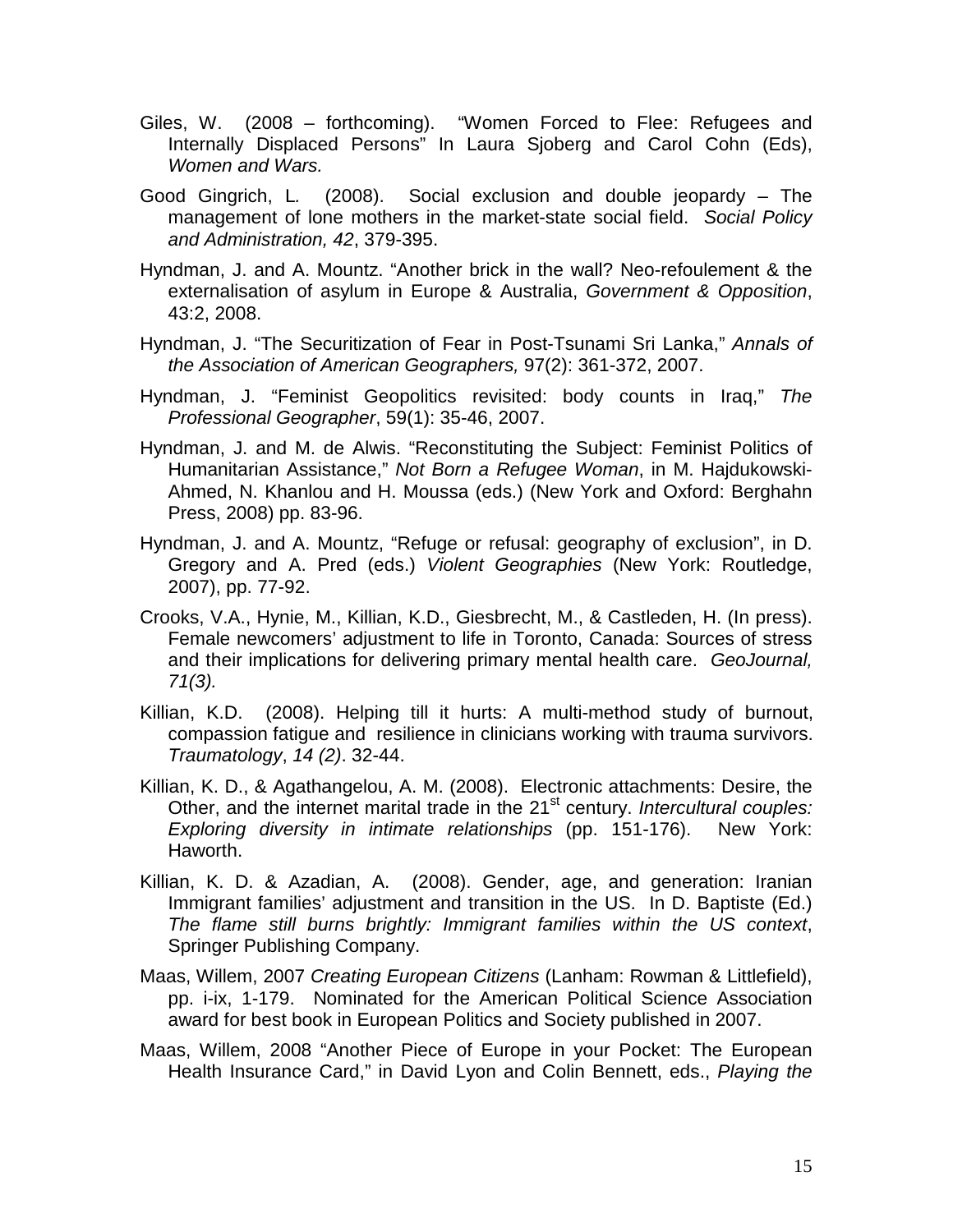*Identity Card: Surveillance, Security and Identification in Comparative Perspective* (New York: Routledge).

Maas, Willem, 2007 "The Evolution of EU Citizenship," in Kathleen McNamara and Sophie Meunier, eds., *Making History: European Integration and Institutional Change at Fifty* (Oxford: Oxford University Press) pp. 231-45.

McGrath, S., K. Moffatt, U. George & B. Lee. (2007) Seeking Social Justice: Community Practice within Diverse Marginalized Populations in Canada. *Social Development Issues* 29(2) 77-91.

- Quadir, Fahim, "Canada's Approach to Governance in Bangladesh: exploring the dynamics of social change", *Canadian Journal of Development Studies*, 28(2), July 2007: 245-55.
- Quadir, Fahim, "Bangladesh at the Crossroads" in Sanja Kelly, Christopher Walker, and Jake Dizard (eds) *Countries at the Crossroads: A Survey of Democratic Governance*, (New York: Rowman & Littlefield, November 2007): 1-25.
- Quadir, Fahim, "Promoting Good Governance in Bangladesh: Understanding Canada's Role," in Woods, Ngaire and Jennifer Welsh (eds.), *Aid in a Changing World: Canada's Experience* (Wilfred Laurier University Press, 2007):99-118.
- Ray, S.L., (2008). The evolution of PTSD and future directions. *Archives of Psychiatric Nursing, 22*(4), 217-225.
- Ray, S. L. (2008). Trauma from a global perspective. *Issues in Mental Health Nursing, 29*(1), 63-72.
- Sharma, Nandita and Cynthia Wright, 2008. "'Race', Class and Gender and the Making of 'Difference': The Social Organization of 'Migrant Workers' in Canada," in Palmer, Bryan D. and Joan Sangster (eds.), *Labouring Canada: Class, Race, and Gender in Canadian Working-Class History*, Don Mills Ontario: Oxford University Press (Re-print-in press).
- Sharma, Nandita, 2008. "Neo-liberalism and Non-citizen Workers in the USA," in *Refugees, Recent Migrants and Employment: Challenging Barriers and Exploring Pathways*, London: Taylor & Francis/Routeledge.
- Sharma, Nandita, 2007. "Freedom To Discriminate: National State Sovereignty and Temporary Visa Workers in North America," *in Citizenship, Multiculturalism and Immigrant Incorporation Regimes in North America*. Gökçe Yurdakul and Y. Michal Bodemann (eds). New York: Palgrave-Macmillan. pp.163-184.
- Sharma, Nandita , 2007. "Global Apartheid and Nation-Statehood: Instituting Border Regimes" in *Nationalism and Globalism*. James Goodman and Paul James (eds.). New York: Routledge. pp.71-90.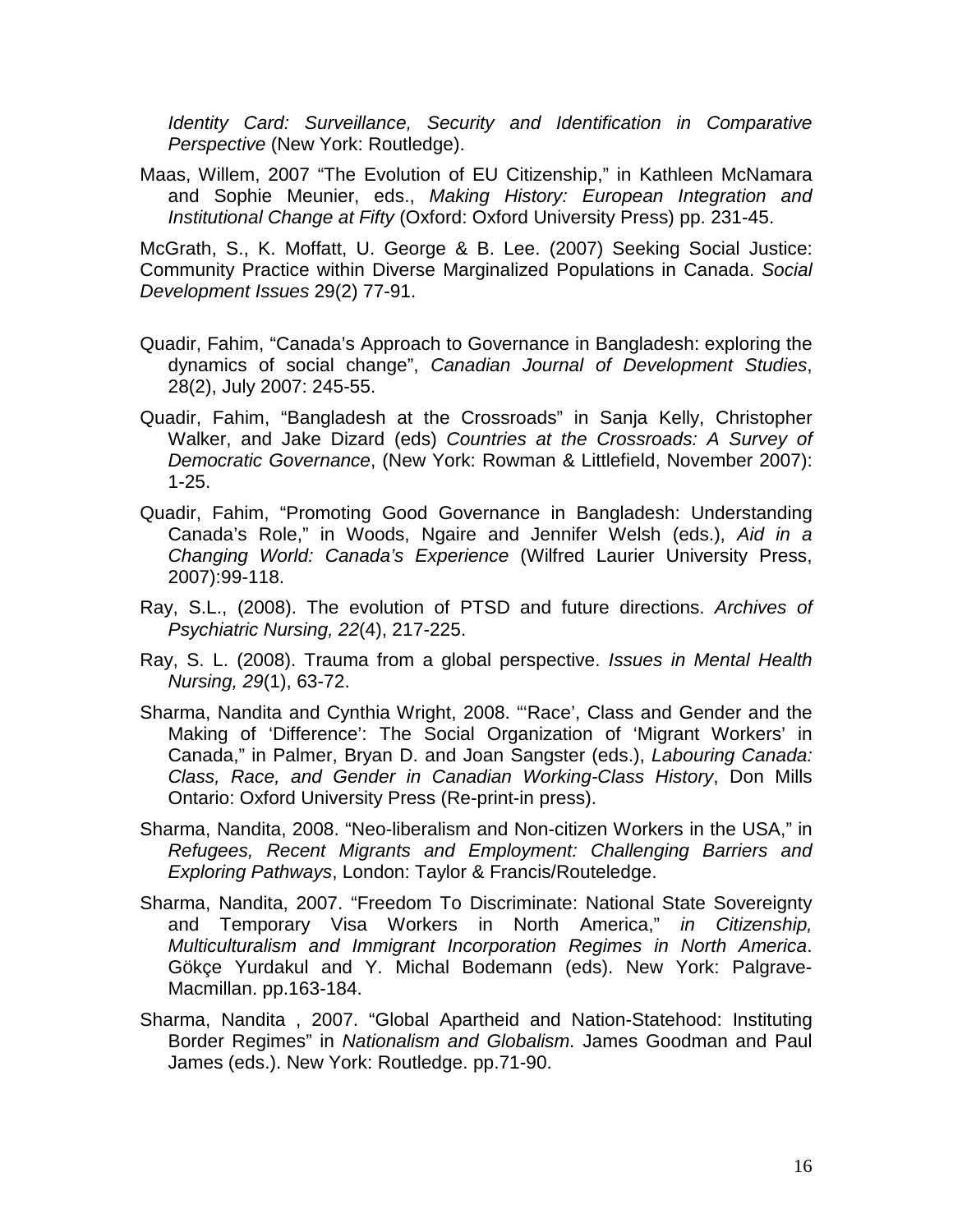- Gaye Chan and Nandita Sharma, 2007. "Eating in Public," in *Constituent Imagination: Militant Investigation, Collective Theorization*, Stevphen Shukaitis and David Graeber (eds). Edinburgh: AK Press. pp.180-88.
- Soennecken, Dagmar, "The Growing Influence of the Courts over the Fate of Refugees." *Review of European and Russian Affairs*. *Vol. 3, Issue 4/ 2007.*  55-88*.*
- Soennecken, Dagmar, "Becoming a Citizen: Incorporating Immigrants and Refugees in the United States and Canada, Irene Bloemraad." *Law and Politics Book Review.* Vol 17 No. 1 (January, 2007) 40-43.
- Wheeler D, Abdelnour S, Badri B, Branzei O and McGrath S (2008). Grassroots enterprise development in post-conflict Southern Sudan and Darfur: Preliminary observations. In: Williams O ed *Peace through commerce. Responsible corporate citizenship and the ideals of the UN Global Compact.* University of Notre Dame Press, Indiana US, 402-439.

#### **Education, Seminars, Dissemination, Public Lectures**

**First Annual Howard Adelman Lecture**: This lecture was inaugurated to recognize the contributions of the founding Director of CRS upon the  $20<sup>th</sup>$ anniversary of the Centre. Held at York on April 10, 2008, Howard Adelman gave the lecture "Does Research on Refugees Help Refugees?" The discussants were Wenona Giles, Associate Director of CRS and Peter Nyers of McMaster University.

#### **CRS "Brown Bag" Seminar Series**

This year's theme, "Lines of Flight" was convened by Gerald Kernerman.

October 10, 2007 – "Hospitality for what is to come…" Speaker: Gerald Kernerman

October 17, 2007 – "Race, Gender and Social Capital" Speaker: Uzo Anucha (School of Social Work)

October 24, 2007 – "Translocality and Intervention" Speaker: Robert Latham (York Centre for International and Security Studies)

November 7 2008 – "'Free' and 'Forced': Rethinking Key Concepts in the Study of Migration" Speaker: Radhika Mongia (Sociology and Women's Studies)

November 14, 2007 – "Creating European Citizens" Speaker: Willem Maas (Political Science, Glendon)

November 21, 2007 – "Researching Refugee Law and Policy" Speaker: James Simeon and Dagmar Soennecken (School of Public Policy and Administration)

November 28, 2007 – "The Work of Global Justice: Human Rights as Practices" Speaker: Fuyuki Kurasawa (Sociology, Arts)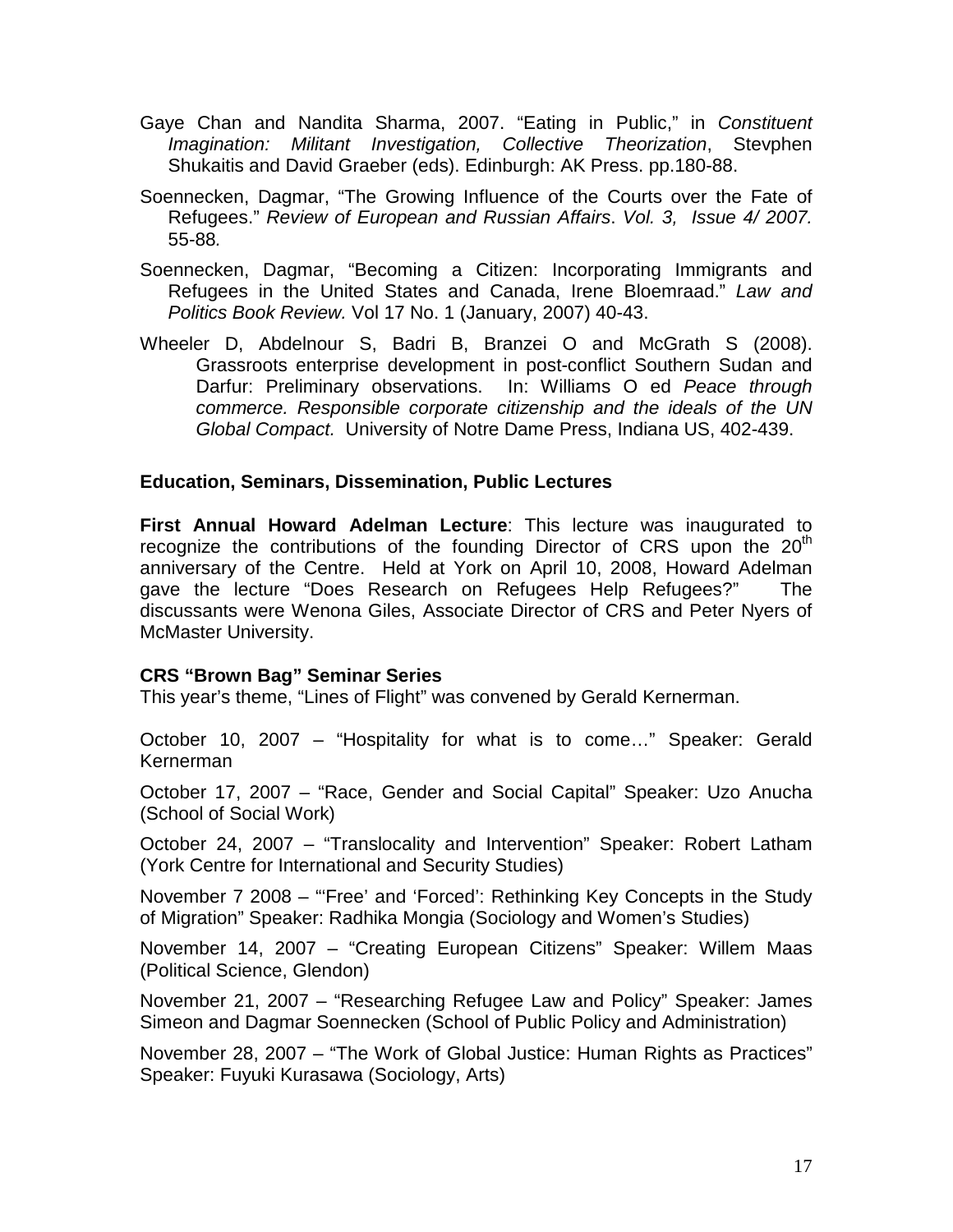March 12, 2008 – "Sudanese Voices and the Dominant Refugee Discourse: An Experimentation, A Play" Speaker: Deepa Rajkumar (Doctoral Candidate, Political Science)

March 19, 2008 – "The Moral Claims of Refugees" Speaker: Joseph Carens (Political Science, University of Toronto)

2008 Presenter, OISE Toronto District School Board Model Schools Workshop, session on Impact of Refugeehood on Children and Vicarious Trauma – Nergis Canefe

2008 Presenter, Catholic School Board, workshop on Refugee Rights and Refugee Experiences, Toronto, Canada - Nergis Canefe

2008 Participant and discussant, International Refugee Law and Judges Workshop, York University, Toronto, Canada - Nergis Canefe

2008 Participant and discussant, Mobility/Insecurity Workshop, York University, Toronto, Canada - Nergis Canefe

2007 'Refugees from the Middle East, Humanitarianism and Canadian Foreign Policy' invited participant for Canada and The Middle East: In Theory and Practice Workshop, Centre for International Governance Innovation, Woerner House, Waterloo, Canada - Nergis Canefe

2007 'Religion, Pluralism and Democratic Governance in Canada' invited participants in the workshop organized by Heritage Canada at CERIS Annual Conference, Toronto, Canada. - Nergis Canefe

2007 "Religion and Identity Formation in Canadian Muslim Diaspora." DFAIT, Government of Canada Consultation, invited participant, Ottawa, Canada. - Nergis Canefe

#### **Honorary Invitations/Guest Lecturer Series**

2007 Participant and discussant, Ottawa, DFAIT workshop on Muslim Minorities in Canada – Nergis Canefe

2007 "The State of Affairs in the Study of Muslims in Canada." McLaughlin Talk Series, York University, Canada – Nergis Canefe

#### **Additional Conferences and workshops attended:**

Canadian Anthropology Society Annual (CASCA) Conference, Carleton University, Ottawa, May 7-10, 2008. York University Graduate Student Panel organized by Shukria Dini (Graduate Student) and Wenona Giles on "Opportunities, Constraints and Challenges of Doing Ethnographic Research in Militarized Conflict Zones and Refugee Camps".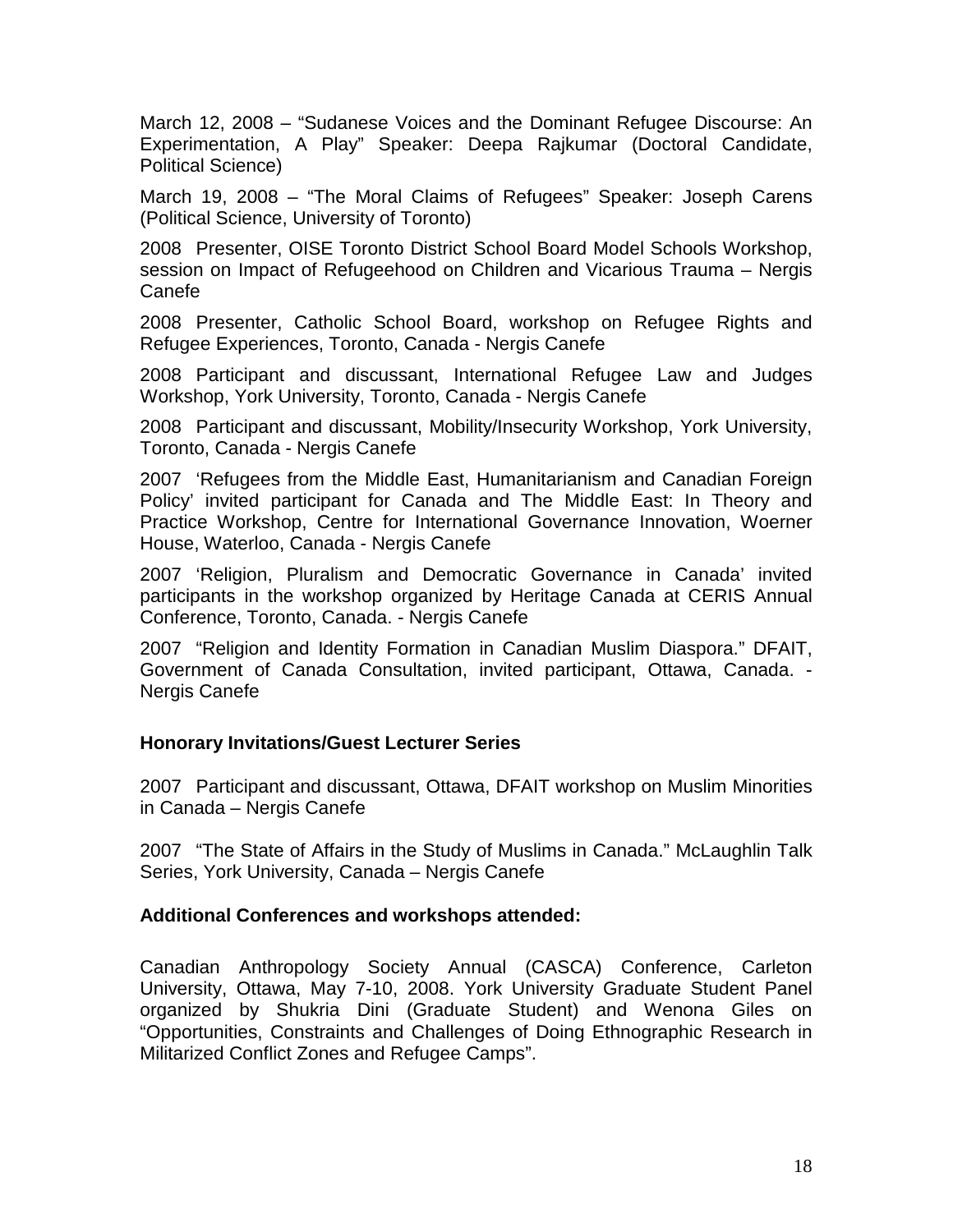East and Horn of Africa Human Rights Defenders Network Strategic Planning Meeting, April 28-May 1, 2008, Kampala, Uganda was attended by Michele Millard, who co-facilitated a session on the impacts of trauma.

Metropolis 10<sup>th</sup> National Conference, April 3-6, 2008 Halifax NS. Susan McGrath presented on "Current Research, Dissemination and Mobilization on Refugee Issues."

IASFM 11, January 6-10, 2008, Cairo, Egypt was attended by Susan McGrath, Wenona Giles (panel organized and paper presented), Michele Millard, Shukria Dini (Graduate Student), Peter Penz (paper presented) along with a number of other CRS faculty. Pre-conference workshop organized by Susan McGrath brought together directors of refugee research centres.

Refugee Studies Centre, Oxford Conference: An Unsettled Future? Forced Migration and Refugee Studies in the 21<sup>st</sup> Century, December 6-8, 2007. Susan McGrath presented a paper, Refugee versus Forced Migration Studies: An Inclusive Response.

Canadian Council for Refugees Fall Consultation, November 1-3, 2007, held in Ottawa and attended by Michele Millard and Irene Tumwebaze.

Canada Millennium Scholarship Foundation Annual Conference, September 28, 2007, Ottawa. Susan McGrath participated in a panel presentation on "Refugees and Mental Health".

Canadian Council for Refugees Working Group Meeting, Sept. 7-9, 2007 attended by Irene Tumwebaze .

#### **Attended by Nergis Canefe:**

Discussant and Panel Chair, *Nationalism and Human Rights Conference*, Bilgi University Human Rights Center, Istanbul, Turkey,

'Failings of International Law in Long-Term Civil War Situations', Annual Conference, International Studies Association, San Francisco, USA

'The Making of the Muslim Diaspora in Canada: The Refugee Experience." *Politics of Multiculturalism Conference*, Montreal, Canada

"The Cyprus Conundrum after the Anan Plan: Minority Rights in the EU Context." *Beyond Nationalism Conference*, Queen's University, Belfast, Northern Ireland.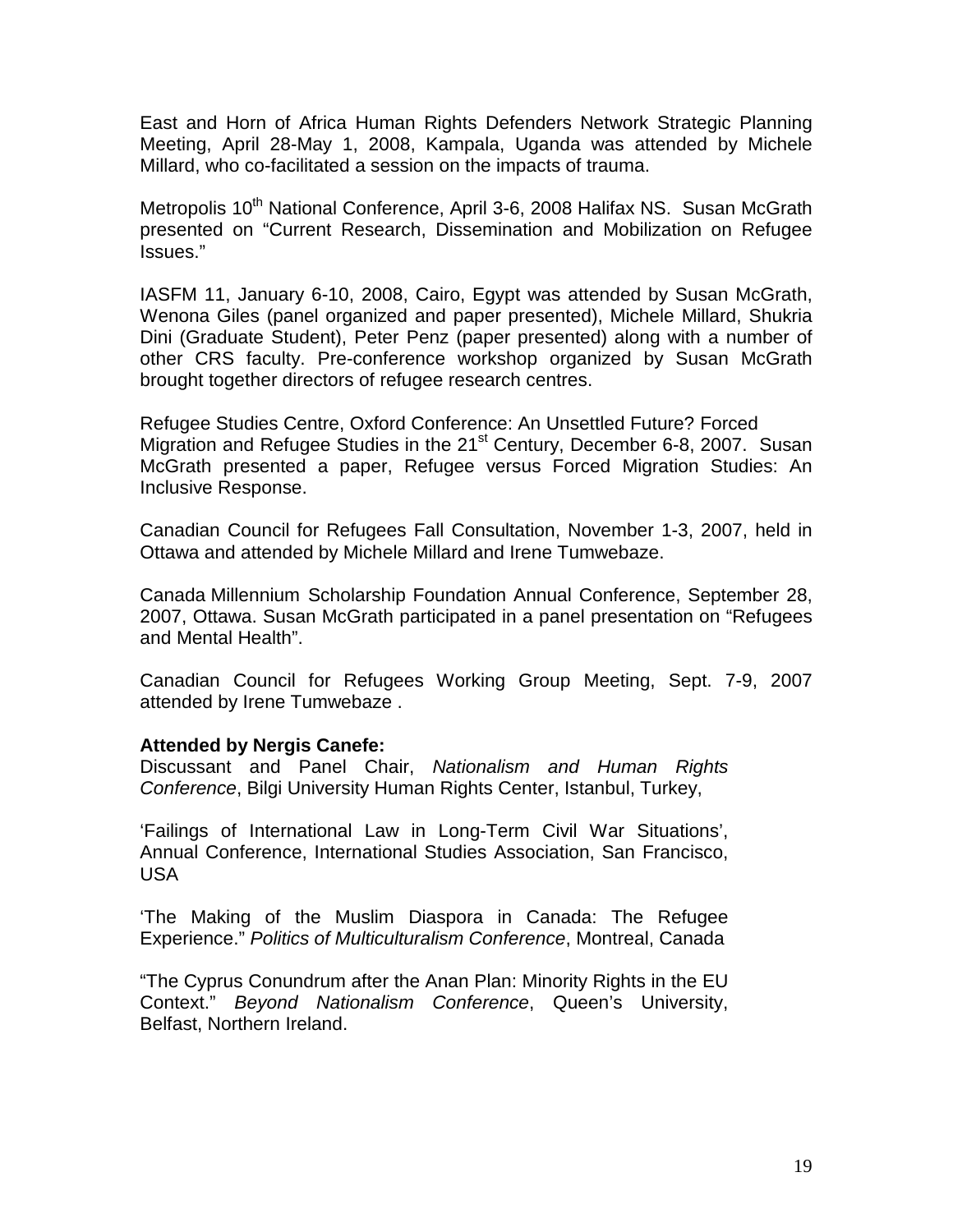"How to say it all at Once? Tabooes of Turkish Nationalism and Revisionist Scholarship,"ASEN Annual Conference panel presentation on Revisiting Turkish Nationalism, London, UK.

"Limits of Multicuturalism in Canada: The Case of Shariah Courts" CERIS/Metropolis Annual Convention (joint presentation with Lina Nadar), Toronto, Canada.

"Religion versus Identity? The Experience of Refugees in the Canadian Muslim Diaspora." International Studies Association Annual Conference, Chicago, USA

#### **CRS Certificate and Diploma Programs**

During this year, CRS welcomed 56 new students in its Certificate and Diploma Programs – 39 Certificate and 17 Diploma students. The increase in enrolment numbers was primarily due to the efforts of Profs. Wenona Giles, Mohammed Hassan and workstudy student Charly Soza in doing outreach to raise the profile of the programs. Added to the students who enrolled prior to 2007 and who are still active in the programs, we have a total of 115 students. These students take 2 courses in the field of refugee studies, attend the CRS "brown bag" seminars, do 15 hours of volunteer work and write their final paper on a topic related to the field of refugee studies and forced migration.

#### **CRS Summer Course June 2008**

Although the numbers remained low this year for a variety of reasons (expense, visa issues, competition from other short courses), the 2008 Summer Course on Refugee Issues remained a successful and highly regarded program. This year the Centre welcomed 39 participants from 12 different countries to the 8-day intensive course. As in past years, the participants represented a range of professions and professional affiliations, including the academic, governmental and non-governmental sectors. Included in this year's pool were attendee(s) from Citizenship and Immigration Canada, the UNHCR-East Africa, the Lawyers for Human Rights (LHR) South Africa, Medecins Sans Frontiers (MSF) Switzerland, Catholic Immigration Centre (CIC) Ottawa, Settlement & Integration Services (SISO), Culture Link, Stockholm University, Hong Kong Polytechnic University, and the Network on Humanitarian Assistance (NOHA) students. The 2008 course also featured a stellar faculty. The course included 15 speakers, who addressed topics ranging from national and international law, security, and human rights to humanitarian assistance, camp management, internal displacement and resettlement. The course evaluations were very positive, with 53.1% of the respondents considering the lectures and presentations excellent whereas 46.9% considered that they were very good.

Speakers in the 2008 course faculty included leading scholars such as Howard Adelman, Wenona Giles, Ogenga Otunnu, Obiora Okafor, Sasha Baglay, Sean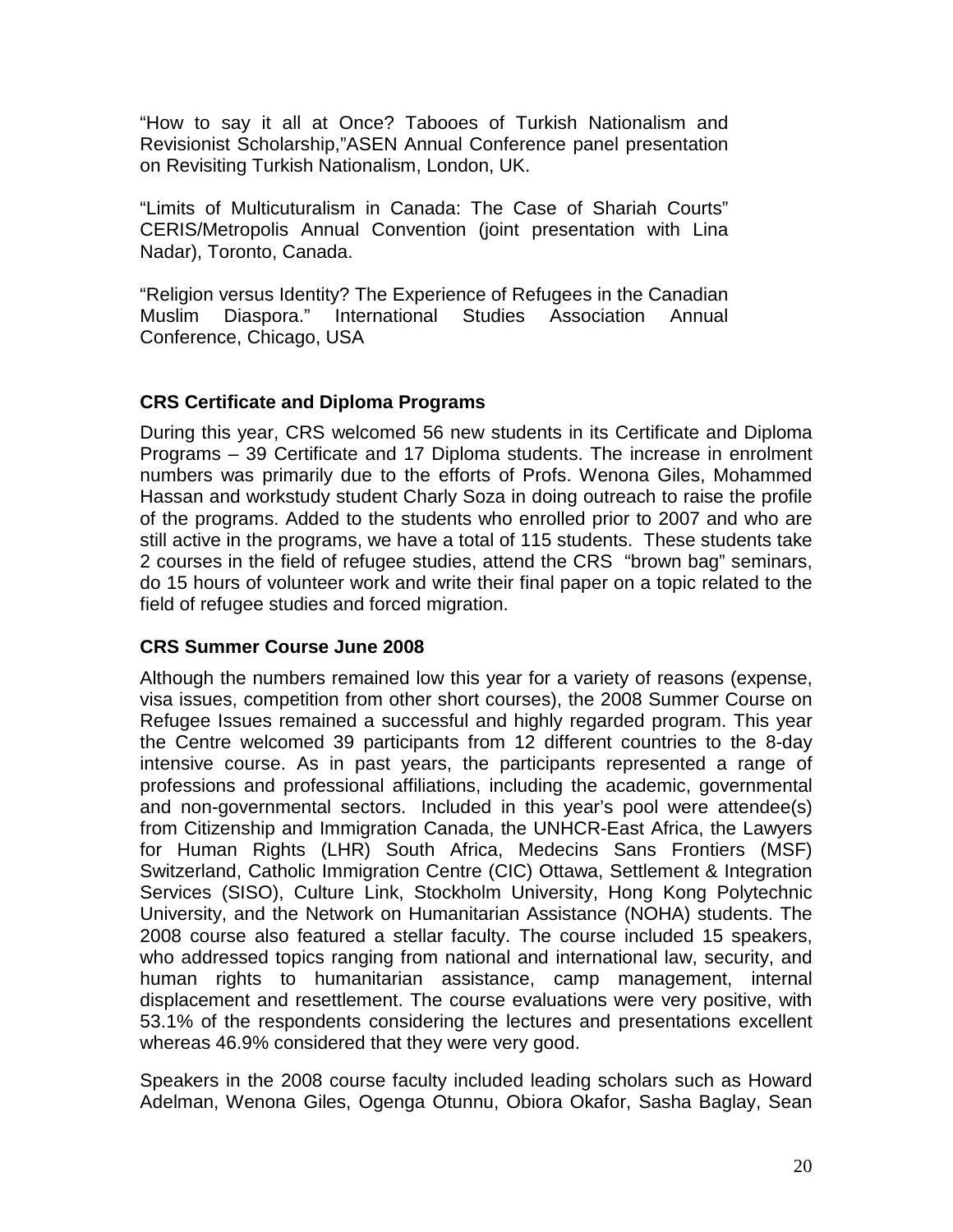Rehaag, Peter Penz and James Milner. In the evaluations of the course, 84% of the participants rated it as being either good or excellent. The course is selfsufficient, funded by the fees paid by participants. The Academic Director was Prof. Peter Penz and the Coordinator is Irene Tumwebaze.

#### **New Initiatives**

#### **Canadian Association for Refugee and Forced Migration Studies (CARFMS)**

From June 15th - 18th, 2008, the Centre for Refugee Studies (CRS) at York University in Toronto hosted the inaugural conference of the Canadian Association for Refugee and Forced Migration Studies (CARFMS). The event, *Refugees and the Insecure Nation: Managing Forced Migration in Canada* successfully brought together more than 130 academics, researchers, graduate students, NGO practitioners and government representatives from across Canada, the USA and internationally.

The conference, the Association and their founding mandates, *to promote exchange and discussion on various aspects of forced migration including the field of study itself,* came about in two short years, following an informal meeting of twenty-five scholars attending the International Association for the Study of Forced Migration (IASFM) conference in 2006. In the context of this international gathering taking place on Canadian soil, this group realized the time had come for a Canadian network that would consolidate and build upon the country's unique trajectory and contributions to the field.

The conference and the establishment of CARFMS resulted in a greater sense of cohesion among Canadian and Canadian-based researchers (an effective 'community' of forced migration and refugee studies) that now extends well beyond the bounds of the CRS. Furthermore, the founding of CARFMS will enable members increased access to and participation in meetings and annual events such as the CONGRESS (the Canadian Federation for the Humanities and Social Sciences) meetings where CARFMS plans to meet into the future.

With funding from the SSHRC Clusters project, CRS has designed a basic website (using Drupal technology) for the new association and is in the process of developing an online searchable database of Canadian scholars engaged in refugee-related research. Funding for that will come from the newly awarded \$2.1 million SSHRC Research Clusters grant led by Dr. Susan McGrath. CRS continues to provide secretariat support to CARFMS.

**International Association for the Study of Forced Migration (IASFM)** – Susan McGrath was acclaimed as President of IASFM at the IASFM11 conference in Cairo in January 2008. IASFM brings together academics, practitioners and decision-makers working on forced migration issues. The members of IASFM meet at biennial conferences and share their news through a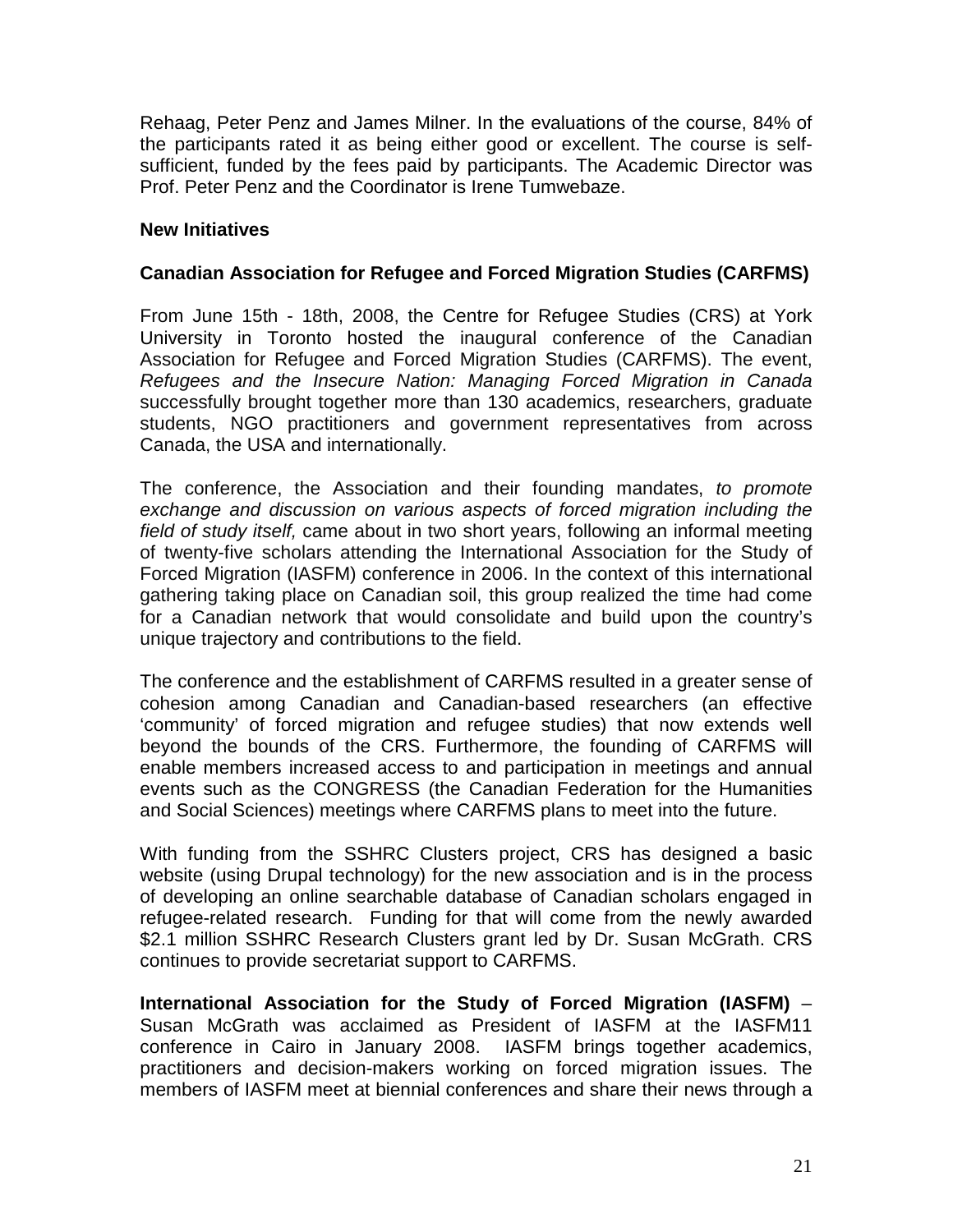Newsletter. CRS is an institutional member, has assumed the management of the IASFM website and will administer their listserv. IASFM is a member of the Canadian Refugee Research Network.

**Toronto School Boards Presentations** – On April 16, 2008, Susan McGrath, Don Dippo, Nergis Canefe, Ranu Basu, Julie Young, Mohamed Sambul and Michele Millard responded to a request from the TCDSB to present on refugee issues (Legal and Contextual Issues, Settlement Issues; and Trauma and Vicarious Trauma within the context of children, youth and families) at a school principal's meeting. This came out of a relationship that developed through a CURA Consultation CRS hosted for the school boards in January 2007. Don Dippo was the lead. Initial feedback has been very positive and CRS has started to field similar requests made by teachers, social workers and school administrators for some training and information about refugee children in the school system. Nergis Canefe has since agreed to coordinate the presentations, and we anticipate being able to draw upon various CRS faculty, graduate students and community researchers within our network to participate in this ongoing community based initiative.

*Refuge* **Online** – with support from Scott Library, CRS has put *Refuge* online through OJS (Open Journal System). All issues (going back to 1981) have been scanned and uploaded to the OJS site where they will be text searchable. We anticipate the formal launch to be in September 2008.

#### **Continuing Education Certificate in Refugee and Forced Migration Studies**

In partnership with Atkinson's Continuing Education Department and the Canadian Centre for Victims of Torture, the Centre has launched a non-degree certificate program in refugee studies directed to the staff of the settlement sector agencies working with refugees. Dr. Mohammed Hassan, a CRS Scholar, is assisting with this project. This is a professional development program to support workers in the newcomer settlement and healthcare sector, and the shelter system who are working with refugees and forced migrants. This non-degree certificate program will consist of one introductory workshop and three 36- hour course for a total of 114 hours. The pedagogy consists of classroom sessions, small group and personal exercises and discussions. The program will begin on August 23, 2008. Substantial funding support was provided by the Professional Education Training (PET) Project, administered by the Ontario Council of Agencies Serving Immigrants (OCASI) as well as a grant from the Ontario Ministry of Citizenship and Immigration, administered by the Canadian Centre for Victims of Torture.

#### **5. Measures taken to Promote Equity as Enunciated in the University Academic Plan**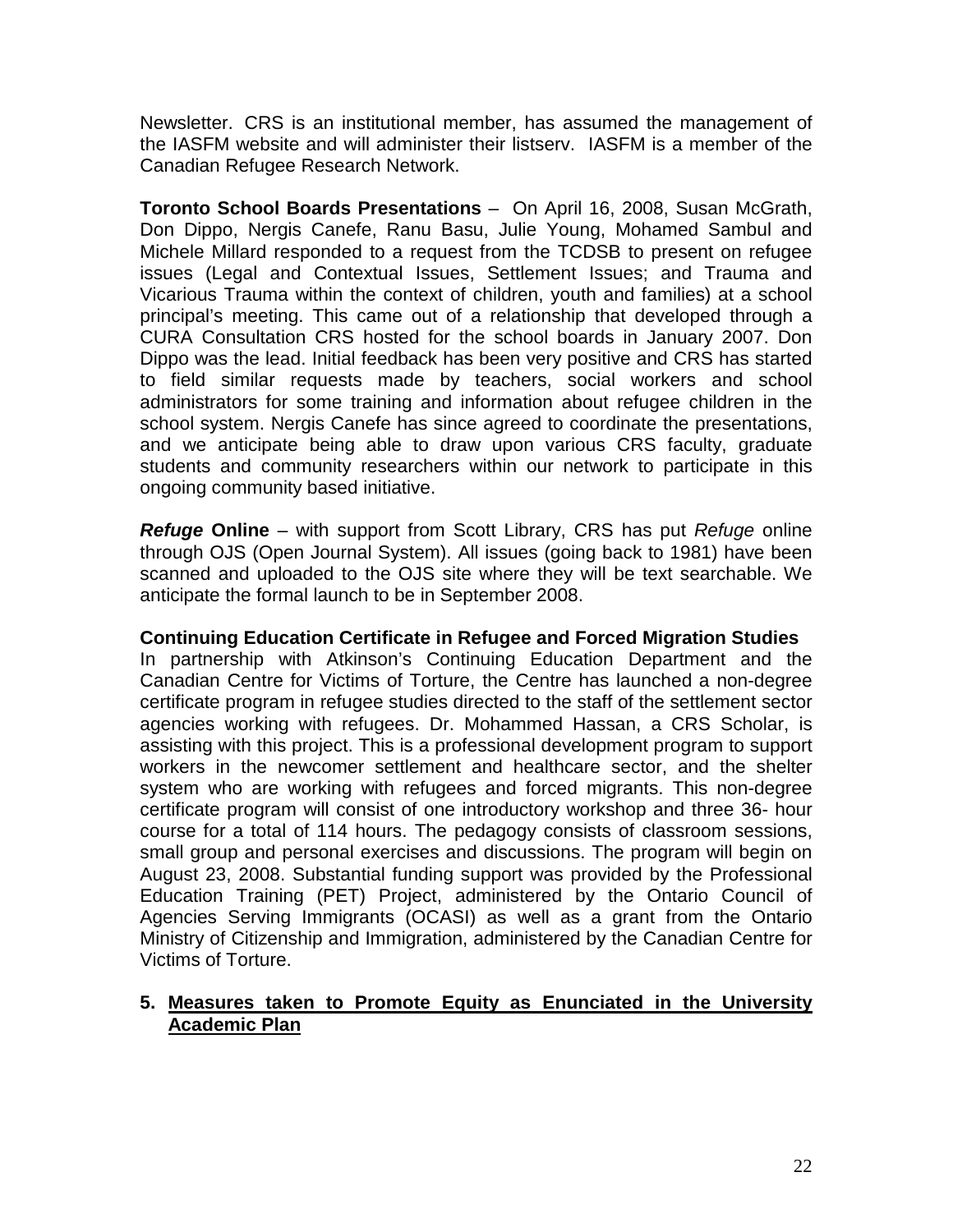The Centre for Refugee Studies addresses York's commitment to social justice and equity in its mission and its practices. As indicated in the CRS mission statement, we are concerned about people who are displaced within their own countries and across borders for reasons of persecution, expulsion, violence, violation of fundamental human rights and loss of essential human security and livelihood. Our research seeks to further our understanding of the accommodation, protection, and assistance for refugees through asylum, settlement, resettlement and reintegration, but also the prevention of displacement. Our approach is by necessity interdisciplinary, cross-sectoral and global. We work with academics, community researchers, practitioners, policy makers and advocates.

The research and educational projects of CRS reflect a commitment to a diversity of perspectives and a range of issues concerned with equity and social justice. Recent projects focus on the settlement experiences of Muslim, Tamil and El Salvadorian refugees in Canada, the needs of the internally displaced in Southern Sudan, and in Iran which has housed among the largest number of refugees in the world. The public education programs addressed an extensive number of topics including: human rights, human security, refugee law, and race, gender and social capital.

Members of the Centre and participants of our programs reflect the uniquely dynamic, metropolitan and multi-cultural milieu of York University and the populations affected by forced migration. There is parity between men and women. We particularly try to support students who have experienced forced migration in our hiring of GAs and work study placements. We are committed to providing a work study placement to the refugee student sponsored each year by York's WUSC program – recent students are from the Congo and Burma. CRS seeks to provide a welcoming atmosphere with an open door policy. Faith holidays and cultural preferences are considered in the organizing of activities and the provision of refreshments.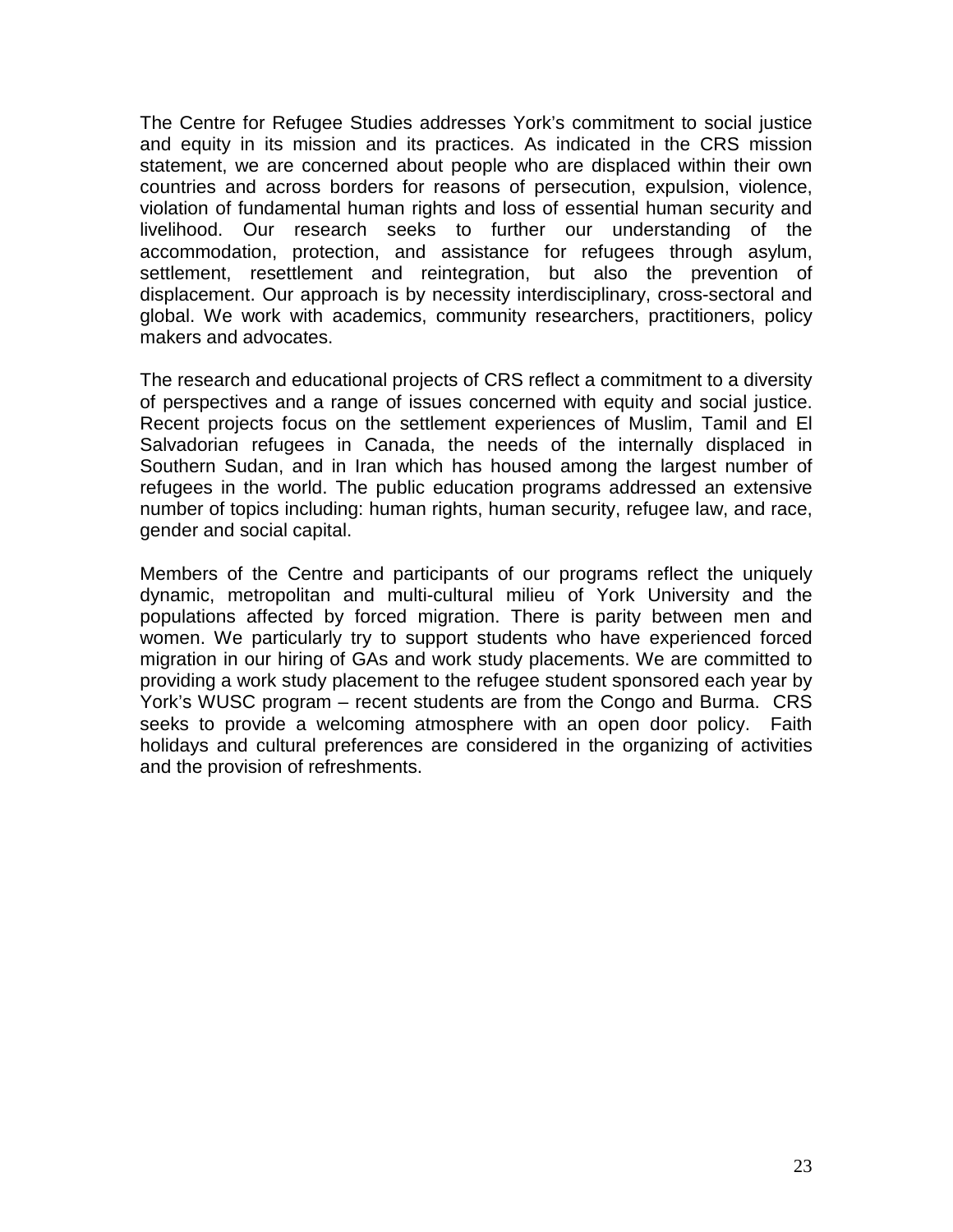## **6. Statement of Operations**

## **CRS Operating Account and Endowment Fund**

## **STATEMENT OF OPERATIONS**

| <b>Fund Code:</b>          | 200           | <b>Cost Centre:</b>    | 252460     |
|----------------------------|---------------|------------------------|------------|
| For the Period Ended:      | 4/30/2008     | Refugee Studies - G.OP |            |
| <b>Fiscal Year:</b>        | 2008          |                        |            |
| <b>Start Date:</b>         | 1/1/1960      | End Date:              | 12/31/2099 |
| <b>Cost Centre Status:</b> | <b>ACTIVE</b> |                        |            |

| <b>Account Description</b>                   | Account# | <b>Budget</b>  | Actual     |
|----------------------------------------------|----------|----------------|------------|
| <b>Revenue</b>                               |          |                |            |
| <b>ECR Donation</b>                          | 040000   | $\overline{a}$ |            |
| <b>ECR Registration Fees</b>                 | 045000   | 14,130         | 7,500.00   |
| <b>ECR Sales Gen</b>                         | 050000   | $\frac{1}{2}$  | 46.99      |
| <b>ECR Travel &amp; Hospitality</b>          | 050200   | $\frac{1}{2}$  |            |
| <b>ECR Conf-Registr-Fees</b>                 | 050305   | ÷.             | 600.00     |
| <b>ECR Subscriptions</b>                     | 053200   | ä,             | 725.00     |
| <b>ECR External Org Grant</b>                | 063600   | $\blacksquare$ |            |
| ECR Recov'Rs - Gen                           | 070500   | L.             |            |
| <b>ECR Daily Permits</b>                     | 070800   |                |            |
| <b>Total External Cost Recoveries</b>        |          | 14,130         | 8,871.99   |
| ICR Sal-Acad                                 | 032800   | $\blacksquare$ | (8,034.13) |
| ICR Sal-Support                              | 032900   | 6,977          |            |
| ICR Workstudy Recoveries                     | 033150   | 3,000          | 7,100.40   |
| ICR Ben-Support                              | 033300   | 1,423          |            |
| <b>ICR Donations &amp; Grants</b>            | 034040   | ۰              | 8,700.00   |
| <b>Total Internal Cost Recoveries</b>        |          | 11,400         | 7,766.27   |
| <b>Royalties</b>                             | 030400   | $\blacksquare$ | 64.18      |
| Tsf fr ResF5                                 | 092100   | $\blacksquare$ | 2,303.78   |
| Tsf fr TrF6                                  | 092200   | 42,500         | 47,482.00  |
| <b>Total Other Revenue</b>                   |          | 42,500         | 49,849.96  |
| OTO Trsf within F/D F200 CC Ra               | 099912   | 16,000         | 48,377.00  |
| <b>Total OTO Budget Allocations</b>          |          | 16,000         | 48,377.00  |
| <b>Total Central Allocations</b>             |          | 16,000         | 48,377.00  |
| <b>Total Revenue</b>                         |          | 84,030         | 114,865.22 |
| <b>Expenses</b>                              |          |                |            |
| Admin Stipend Yufa                           | 113000   | 5,000          | 9,367.40   |
| <b>Total Faculty - Admin Salaries</b>        |          | 5,000          | 9,367.40   |
| Ben Admin Stipend Yufa                       | 213000   | 1,000          | 1,873.50   |
| <b>Total Faculty - Admin Benefits</b>        |          | 1,000          | 1,873.50   |
| <b>Total Fac Admin Salary &amp; Benefits</b> |          | 6,000          | 11,240.90  |
| Sal Grad Studs - CUPE 3903-3                 | 121600   | 4,288          |            |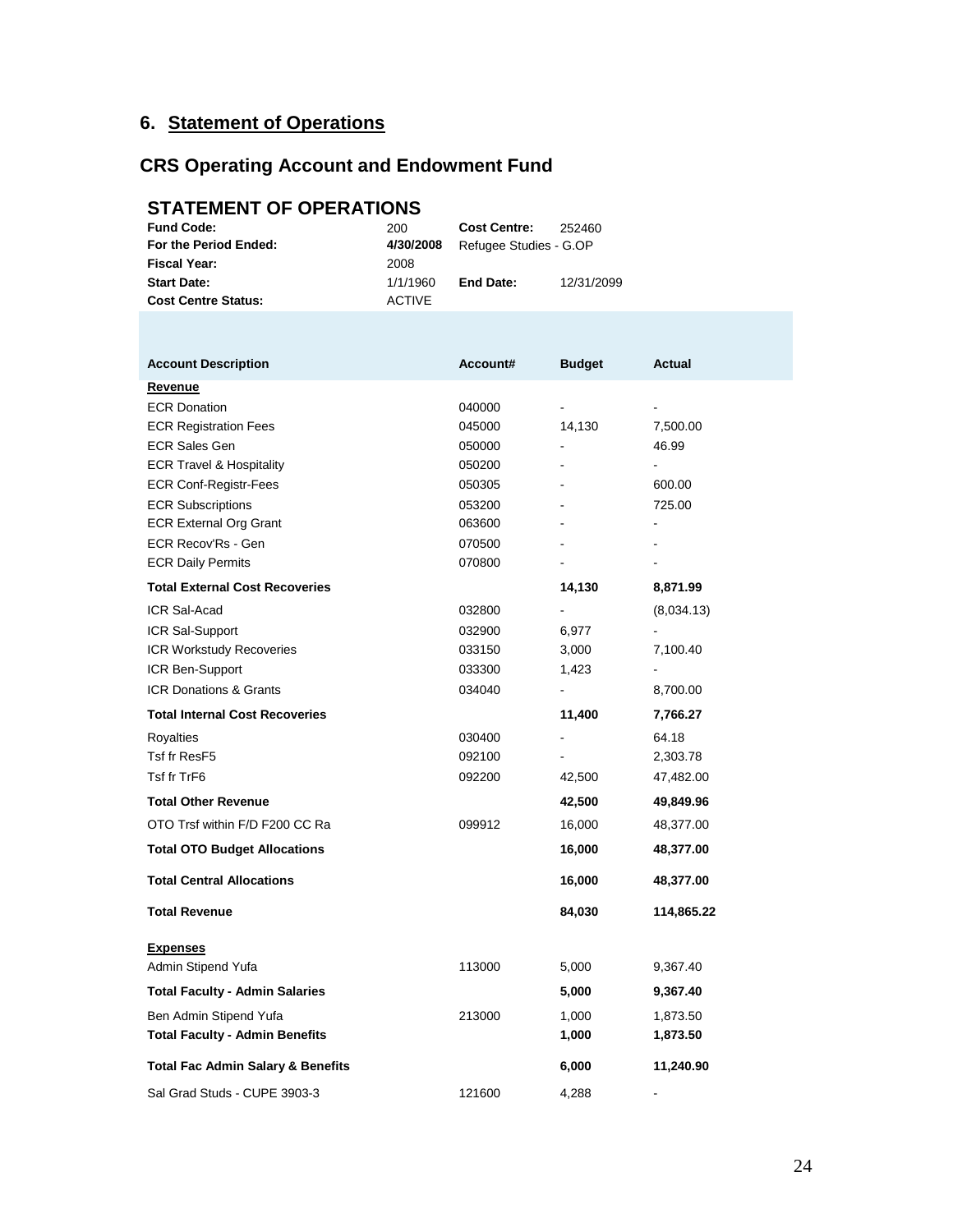| Grant In Aid - CUPE3903-3                             | 121700           | 2,250                    |                |
|-------------------------------------------------------|------------------|--------------------------|----------------|
| <b>Total Teaching Assistants - Salaries</b>           |                  | 6,538                    |                |
| Ben Grad Studs - CUPE3903-3                           | 221600           | 945                      |                |
| <b>Total Teaching Assistants - Benefits</b>           |                  | 945                      |                |
| <b>Total Teaching Assists Salary &amp; Bene</b>       |                  | 7,483                    |                |
| Sal Ft Res Assistant                                  | 140600           | 51,650                   | 42,804.80      |
| Wages-P/T Research Asst-N/Stud                        | 165400           |                          | 2,000.00       |
| Wages Pt Res Asstnt-Yk Ungrad                         | 192000           | $\overline{\phantom{0}}$ |                |
| Asst'Shp-Ft Yk Grad Stud - FOR                        | 194101           | -                        | 2,543.76       |
| <b>Total Research Staff - Salaries</b>                |                  | 51,650                   | 47,348.56      |
| <b>Ben Ft Res Assistant</b>                           | 240600           | 10,536                   | 8,732.18       |
| Benefits-P/T Res Asst Not Stud                        | 265400           |                          | 304.00         |
| Ben Pt Res Asstnt - Cdn & Perm                        | 292000           |                          |                |
| <b>Total Research Staff - Benefits</b>                |                  | 10,536                   | 9,036.18       |
| <b>Total Res Staff Salary &amp; Benefits</b>          |                  | 62,186                   | 56,384.74      |
| Salaries - Workstudy                                  | 163600           | 6,500                    | 7,518.68       |
| Wages Non Cler Cas (Yk Studs)                         | 165000           |                          | 1,263.60       |
| <b>Total Support Staff - Salaries</b>                 |                  | 6,500                    | 8,782.28       |
| Benefits - Workstudy                                  | 263600           | 650                      | 751.87         |
| Ben Non Cler Cas (Yk Studs)                           | 265000           | ۰.                       | 126.36         |
| <b>Total Support Staff - Benefits</b>                 |                  | 650                      | 878.23         |
| <b>Total Support Staff Salary &amp; Benefit</b>       |                  | 7,150                    | 9,660.51       |
| Prof&TechService-Benefits Appl                        | 198000           |                          |                |
|                                                       |                  |                          |                |
| <b>Total Other - Salaries</b>                         |                  |                          |                |
| <b>Total Other Salaries and Benefits</b>              |                  |                          |                |
| <b>Total Total Salaries and Benefits</b>              |                  | 82,819                   | 77,286.15      |
| Alterations                                           | 439000           |                          |                |
| <b>Cleaning Services</b>                              | 451000           |                          | 61.61          |
| Furnishings - Under \$10,000                          | 485000           |                          |                |
| Equip Computer-Under \$10,000                         | 486600           |                          | 2,153.88       |
| Computer Software-under \$10000                       | 487000           |                          | 167.92         |
| <b>Total Equipment, Furniture, &amp; Bldgs</b>        |                  |                          | 2,383.41       |
| Postage - Gen                                         | 331000           | 500                      |                |
| Postage Resp Centre                                   | 331100           |                          | 88.37          |
| L.D. Telegrams Etc                                    | 332000           | 130                      | 1,519.33       |
| Books-Periodicals                                     | 333000           | $\overline{\phantom{0}}$ | 195.65         |
| Shipping-Receiving                                    | 334000           | 50                       | 128.62         |
| Deposit Adjustments                                   | 339900           | -                        | $\blacksquare$ |
| <b>Bk Charges Accounting</b>                          | 370300           |                          | 15.00          |
| Pay At Bk Expense                                     | 370700           |                          |                |
| <b>Grants Stud Organizations</b>                      | 382000           |                          | (720.00)       |
| <b>Grants Other Organizations</b>                     | 382100           |                          | 25.00          |
| Minor Res Grant<br><b>Student Group Presentations</b> | 382500<br>384000 |                          |                |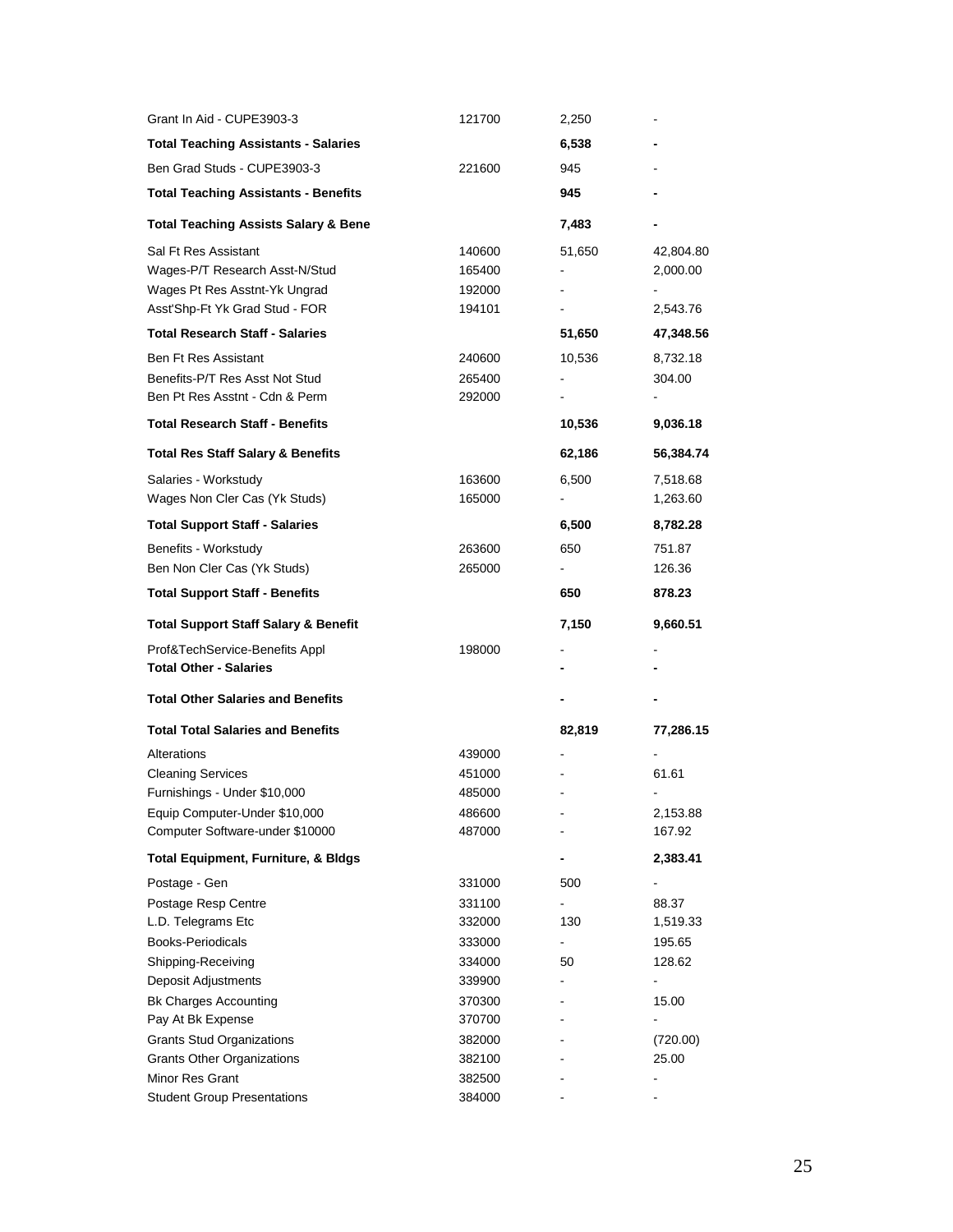| Membership Fees Canada                          | 413000 | 200            | 200.00       |
|-------------------------------------------------|--------|----------------|--------------|
| Membership Fees U.S.A.                          | 413100 | 2,272          | 2,080.01     |
| <b>Total Other Expenses</b>                     |        | 3,152          | 3,531.98     |
| Travel Gen Fac                                  | 401000 | 9,658          | 3,197.67     |
| Conference Fees Fac                             | 401400 |                |              |
| <b>Travel Gen Support</b>                       | 402000 | 6,337          | 4,406.18     |
| Daily Permits and Fines                         | 402110 |                |              |
| <b>Hotel Expense Support</b>                    | 402300 |                | 210.00       |
| <b>Conference Fees Support</b>                  | 402400 | $\blacksquare$ |              |
| <b>Travel-General-Other</b>                     | 402500 |                | 3,941.96     |
| Hotel Expenses-Other                            | 402800 |                |              |
| Conference Fees-Other                           | 402900 |                | 100.00       |
| <b>Travel Visitors Speakers</b>                 | 405000 |                |              |
| <b>Functions - Campus</b>                       | 406000 |                | 67.25        |
| Hospitality - Campus                            | 406200 | 2,500          | 7,405.13     |
| Hospitality - External                          | 406300 | 1,500          | 454.92       |
| <b>Total Travel &amp; Hospitality</b>           |        | 19,995         | 19,783.11    |
| Office Supplies Gen                             | 301000 | 350            | 955.14       |
| <b>Computer Supplies</b>                        | 304000 | 250            | 379.14       |
| Audio-Visual                                    | 305300 | 800            | 623.00       |
| Printing And Photocopy Gen                      | 320900 | 2,000          | 990.72       |
| <b>Total Supplies-Comprehensive&amp;General</b> |        | 3,400          | 2,948.00     |
| <b>Total Operating Costs</b>                    |        | 26,547         | 28,646.50    |
| <b>Telephone Equipment Rental</b>               | 467000 | 7,200          | 6,981.49     |
| Telephone Equipment Instal                      | 467100 |                | 15.00        |
| Telephone Equipment Rent Oth                    | 467400 |                |              |
| <b>Total Telephone &amp; Power</b>              |        | 7,200          | 6,996.49     |
| <b>Total Taxes and Utilities</b>                |        | 7,200          | 6,996.49     |
| <b>Total Expenses</b>                           |        | 116,566        | 112,929.14   |
| <b>Surplus/ (Deficit) Current Year</b>          |        | (32, 536)      | 1,936.08     |
| <b>Employee Advances</b>                        |        |                | 1,307.00     |
| <b>Carry Forward from Previous Year</b>         |        |                | (45, 147.52) |
| <b>Balance Available (Overspent)</b>            |        |                | (44,518.44)  |

## **STATEMENT OF OPERATIONS**

| <b>Fund Code:</b>          | 200           | <b>Cost Centre:</b> |               |               |
|----------------------------|---------------|---------------------|---------------|---------------|
| <b>Activity:</b>           | 630005        | <b>CRS</b>          | Fiscal Year:  | 2008          |
| Time:                      |               |                     |               |               |
| <b>Start Date:</b>         | 1/1/1960      | End Date:           | 12/31/2099    |               |
| <b>Cost Centre Status:</b> | <b>ACTIVE</b> |                     |               |               |
|                            |               |                     |               |               |
|                            |               |                     | Annual        |               |
| <b>Account Description</b> |               | Account#            | <b>Budget</b> | <b>Actual</b> |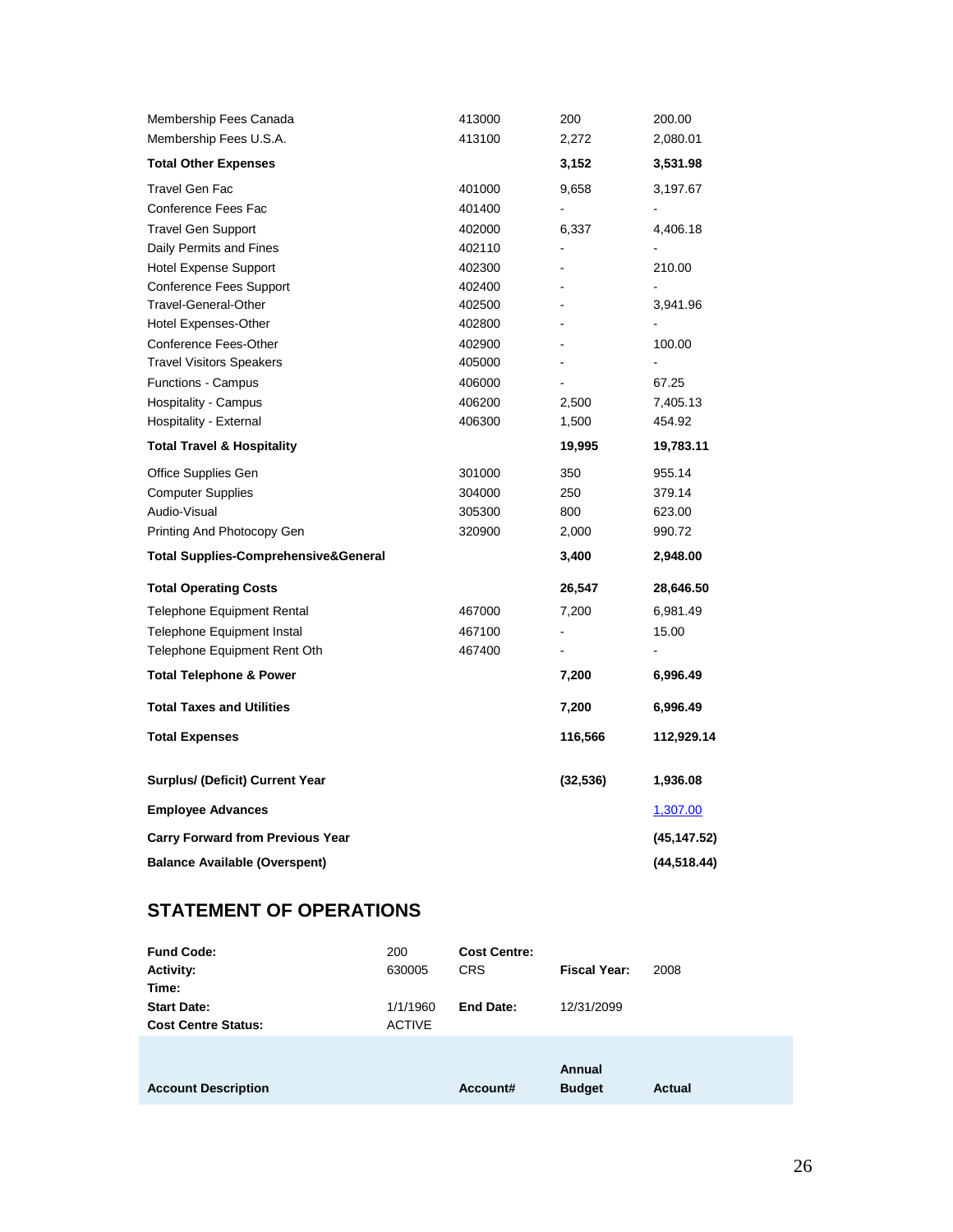| 320900 | 1,881.00   | 1,881.00   |
|--------|------------|------------|
|        | 1,881.00   | 1,881.00   |
|        | 1,881.00   | 1,881.00   |
|        | 1,881.00   | 1,881.00   |
|        | (1,881.00) | (1,881.00) |
|        |            | ٠          |
|        |            | 56,432.65  |
|        |            | 54,551.65  |
|        |            |            |

## **CRS Summer Course**

| <b>STATEMENT OF OPERATIONS</b>                  |               |                     |                          |
|-------------------------------------------------|---------------|---------------------|--------------------------|
| <b>Fund Code:</b>                               | 200           | <b>Cost Centre:</b> | 252470                   |
| For the Period Ended:                           | 4/30/2008     |                     | <b>CRS Summer Course</b> |
| <b>Fiscal Year:</b>                             | 2008          |                     |                          |
| <b>Start Date:</b>                              | 1/1/1960      | <b>End Date:</b>    | 12/31/2099               |
| <b>Cost Centre Status:</b>                      | <b>ACTIVE</b> | Annual              |                          |
| <b>Account Description</b>                      | Account#      | <b>Budget</b>       | Actual                   |
| Revenue                                         |               |                     |                          |
| <b>ECR Registration Fees</b>                    | 045000        | 50,000              | 26,990.40                |
| <b>Total External Cost Recoveries</b>           |               | 50,000              | 26,990.40                |
| ICR Sal-Support                                 | 032900        | (6, 977)            |                          |
| ICR Ben-Support                                 | 033300        | (1, 423)            |                          |
| <b>ICR Donations &amp; Grants</b>               | 034040        |                     | (200.00)                 |
| <b>Total Internal Cost Recoveries</b>           |               | (8,400)             | (200.00)                 |
| <b>Total Revenue</b>                            |               | 41,600              | 26,790.40                |
| <b>Expenses</b>                                 |               |                     |                          |
| Sal Grad Studs - CUPE 3903-3                    | 121600        |                     | 2,199.92                 |
| Grant In Aid - CUPE3903-3                       | 121700        |                     | 1,110.00                 |
| <b>Total Teaching Assistants - Salaries</b>     |               |                     | 3,309.92                 |
| Ben Grad Studs - CUPE3903-3                     | 221600        |                     | 310.75                   |
| <b>Total Teaching Assistants - Benefits</b>     |               |                     | 310.75                   |
| <b>Total Teaching Assists Salary &amp; Bene</b> |               |                     | 3,620.67                 |
| Wages-P/T Research Asst-N/Stud                  | 165400        | 21,000              | 13,500.00                |
| GuestLecturers&HonorariaBenN/A                  | 195001        |                     | 50.00                    |
| <b>Total Research Staff - Salaries</b>          |               | 21,000              | 13,550.00                |
| Benefits-P/T Res Asst Not Stud                  | 265400        | 2,100               | 1,662.20                 |
| <b>Total Research Staff - Benefits</b>          |               | 2,100               | 1,662.20                 |
| <b>Total Res Staff Salary &amp; Benefits</b>    |               | 23,100              | 15,212.20                |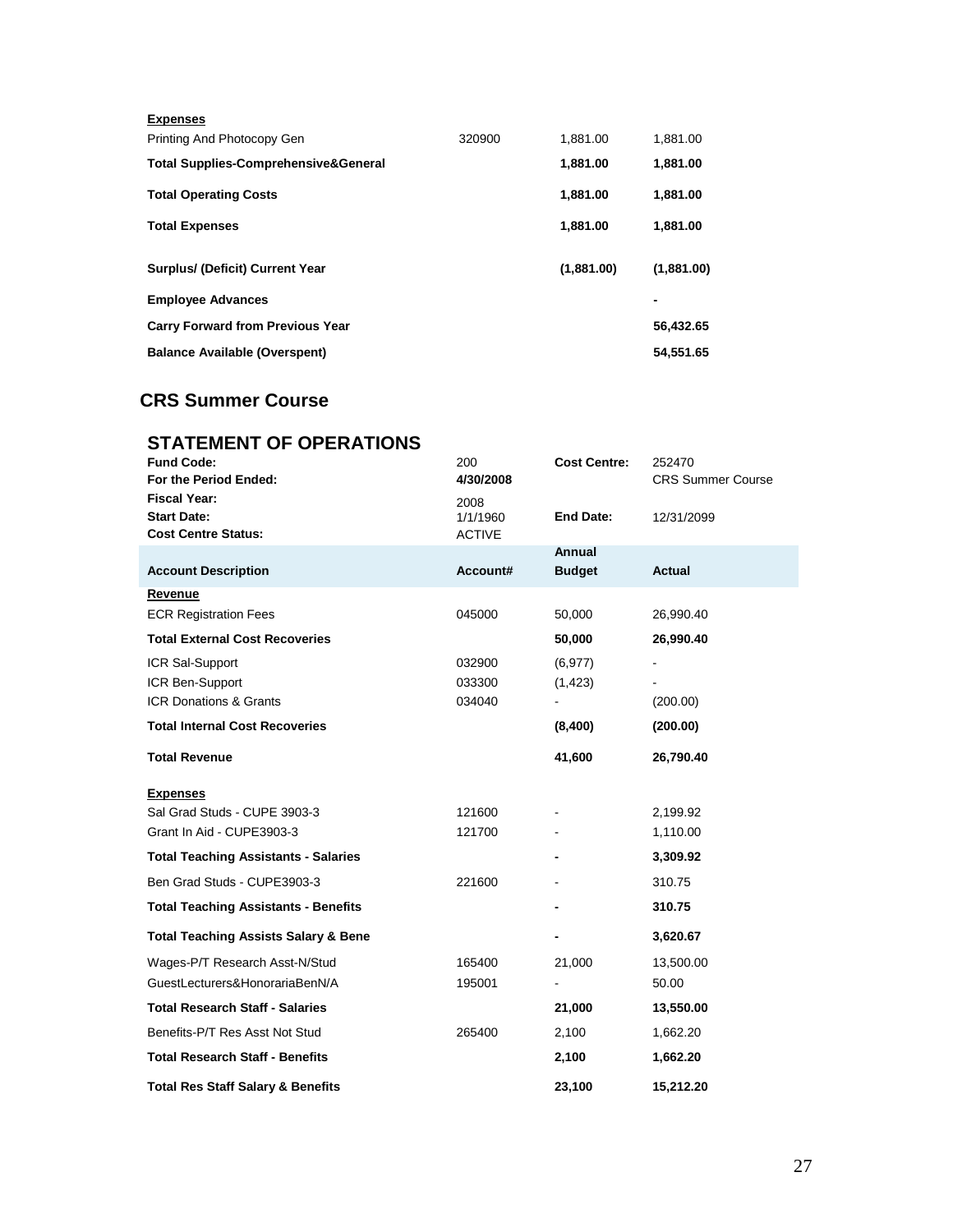| Wages Non Cler Cas (Yk Studs)                   | 165000 | 4,000          | 12,315.00    |
|-------------------------------------------------|--------|----------------|--------------|
| <b>Total Support Staff - Salaries</b>           |        | 4,000          | 12,315.00    |
| Ben Non Cler Cas (Yk Studs)                     | 265000 | 400            | 985.20       |
| <b>Total Support Staff - Benefits</b>           |        | 400            | 985.20       |
| <b>Total Support Staff Salary &amp; Benefit</b> |        | 4,400          | 13,300.20    |
| <b>Total Total Salaries and Benefits</b>        |        | 27,500         | 32,133.07    |
| Equip Computer-Under \$10,000                   | 486600 |                |              |
| Total Equipment, Furniture, & Bldgs             |        |                |              |
| L.D. Telegrams Etc                              | 332000 | 500            | 1,289.08     |
| Books-Periodicals                               | 333000 |                | 3,400.31     |
| Shipping-Receiving                              | 334000 | 150            |              |
| Pay At Bk Expense                               | 370700 | -              | 15.00        |
| <b>Total Other Expenses</b>                     |        | 650            | 4,704.39     |
| Daily Permits and Fines                         | 402110 | 25             |              |
| <b>Travel-General-Other</b>                     | 402500 | 5,000          | 3,320.93     |
| <b>Functions - Campus</b>                       | 406000 | 7,000          |              |
| Hospitality - Campus                            | 406200 | $\blacksquare$ | 5,119.80     |
|                                                 |        |                |              |
| <b>Total Travel &amp; Hospitality</b>           |        | 12,025         | 8,440.73     |
| Office Supplies Gen                             | 301000 | 600            | 469.79       |
| <b>Computer Supplies</b>                        | 304000 | 200            | 120.60       |
| Teach.&Res Gen Sup                              | 305000 |                | 6.00         |
| Audio-Visual                                    | 305300 | 1,000          | 498.00       |
| Printing And Photocopy Gen                      | 320900 | 3,000          | 262.10       |
| <b>Total Supplies-Comprehensive&amp;General</b> |        | 4,800          | 1,356.49     |
| <b>Total Operating Costs</b>                    |        | 17,475         | 14,501.61    |
| <b>Telephone Equipment Rental</b>               | 467000 | 900            | 865.20       |
| <b>Total Telephone &amp; Power</b>              |        | 900            | 865.20       |
| <b>Total Taxes and Utilities</b>                |        | 900            | 865.20       |
| <b>Total Expenses</b>                           |        | 45,875         | 47,499.88    |
| <b>Surplus/ (Deficit) Current Year</b>          |        | (4,275)        | (20, 709.48) |
| <b>Employee Advances</b>                        |        |                |              |
| <b>Carry Forward from Previous Year</b>         |        |                | 38,787.80    |

# **Refuge: Canada's periodical on Refugees**

## **STATEMENT OF OPERATIONS**

| <b>Fund Code:</b>          | 200       | <b>Cost Centre:</b> | 252475             |
|----------------------------|-----------|---------------------|--------------------|
| For the Period Ended:      | 4/30/2008 |                     | Refuge Publication |
| Fiscal Year:               | 2008      |                     |                    |
| <b>Start Date:</b>         | 6/1/2006  | End Date:           | 12/31/2099         |
| <b>Cost Centre Status:</b> |           |                     |                    |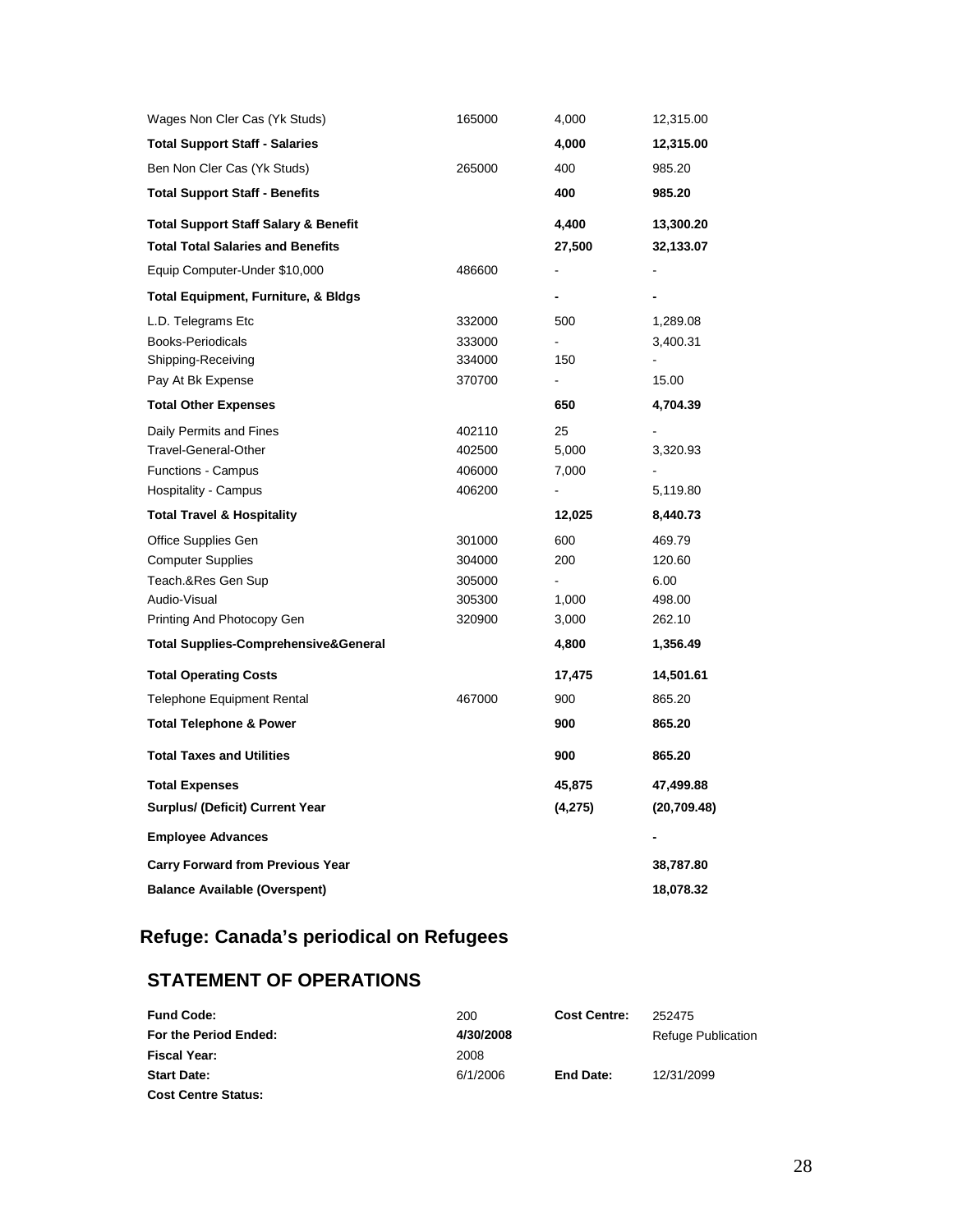|                                                 |          | Annual         |                          |
|-------------------------------------------------|----------|----------------|--------------------------|
| <b>Account Description</b>                      | Account# | <b>Budget</b>  | Actual                   |
| Revenue                                         |          |                |                          |
| <b>ECR Registration Fees</b>                    | 045000   | ÷.             |                          |
| <b>ECR Subscriptions</b>                        | 053200   | 6,600          | 4,333.91                 |
| <b>Total External Cost Recoveries</b>           |          | 6,600          | 4,333.91                 |
| <b>ICR Workstudy Recoveries</b>                 | 033150   | ÷              | 312.00                   |
| <b>ICR Donations &amp; Grants</b>               | 034040   |                | 1,500.00                 |
| <b>Total Internal Cost Recoveries</b>           |          |                | 1,812.00                 |
| Royalties                                       | 030400   | 1,100          | 2,049.75                 |
| <b>Total Other Revenue</b>                      |          | 1,100          | 2,049.75                 |
| <b>Total Revenue</b>                            |          | 7,700          | 8,195.66                 |
| <b>Expenses</b>                                 |          |                |                          |
| Wages Pt Res Asstnt-Yk Ungrad                   | 192100   |                | 2,271.36                 |
| Asst'Shp-Ft Yk Grad Stud - Can                  | 194001   | $\blacksquare$ | 1,000.00                 |
| GuestLecturers&HonorariaBenApp                  | 195000   |                |                          |
| <b>Total Research Staff - Salaries</b>          |          |                | 3,271.36                 |
| Ben Pt Res Asstnt - Foreign                     | 292100   |                | (791.02)                 |
| Ben Guest Lecturers & Honorari                  | 295000   | $\blacksquare$ | (100.46)                 |
| <b>Total Research Staff - Benefits</b>          |          |                | (891.48)                 |
| <b>Total Res Staff Salary &amp; Benefits</b>    |          |                | 2,379.88                 |
| Prof&Tech Services-Ben N/A                      | 198001   |                | 3,322.16                 |
| <b>Total Other - Salaries</b>                   |          | -              | 3,322.16                 |
| <b>Total Other Salaries and Benefits</b>        |          |                | 3,322.16                 |
| <b>Total Total Salaries and Benefits</b>        |          |                | 5,702.04                 |
| Shipping-Receiving                              | 334000   | 100            | 15.07                    |
| Deposit Adjustments                             | 339900   |                | $\overline{\phantom{0}}$ |
| <b>Total Other Expenses</b>                     |          | 100            | 15.07                    |
| Conference Fees-Other                           | 402900   |                |                          |
| <b>Total Travel &amp; Hospitality</b>           |          | -              |                          |
| Office Supplies Gen                             | 301000   | 50             |                          |
| <b>Total Supplies-Comprehensive&amp;General</b> |          | 50             | -                        |
| <b>Total Operating Costs</b>                    |          | 150            | 15.07                    |
| Telephone Equipment Rental                      | 467000   |                | 567.55                   |
| <b>Total Telephone &amp; Power</b>              |          | -              | 567.55                   |
| <b>Total Taxes and Utilities</b>                |          |                | 567.55                   |
| <b>Total Expenses</b>                           |          | 150            | 6,284.66                 |
| Surplus/ (Deficit) Current Year                 |          | 7,550          | 1,911.00                 |
| <b>Employee Advances</b>                        |          |                |                          |
| <b>Carry Forward from Previous Year</b>         |          |                | 6,515.70                 |
| <b>Balance Available (Overspent)</b>            |          |                | 8,426.70                 |

## **7. Budget for Current Fiscal Year 2008-2009**

## **CRS Operating Account**

**Revenue Accounts**

**Budget Amount**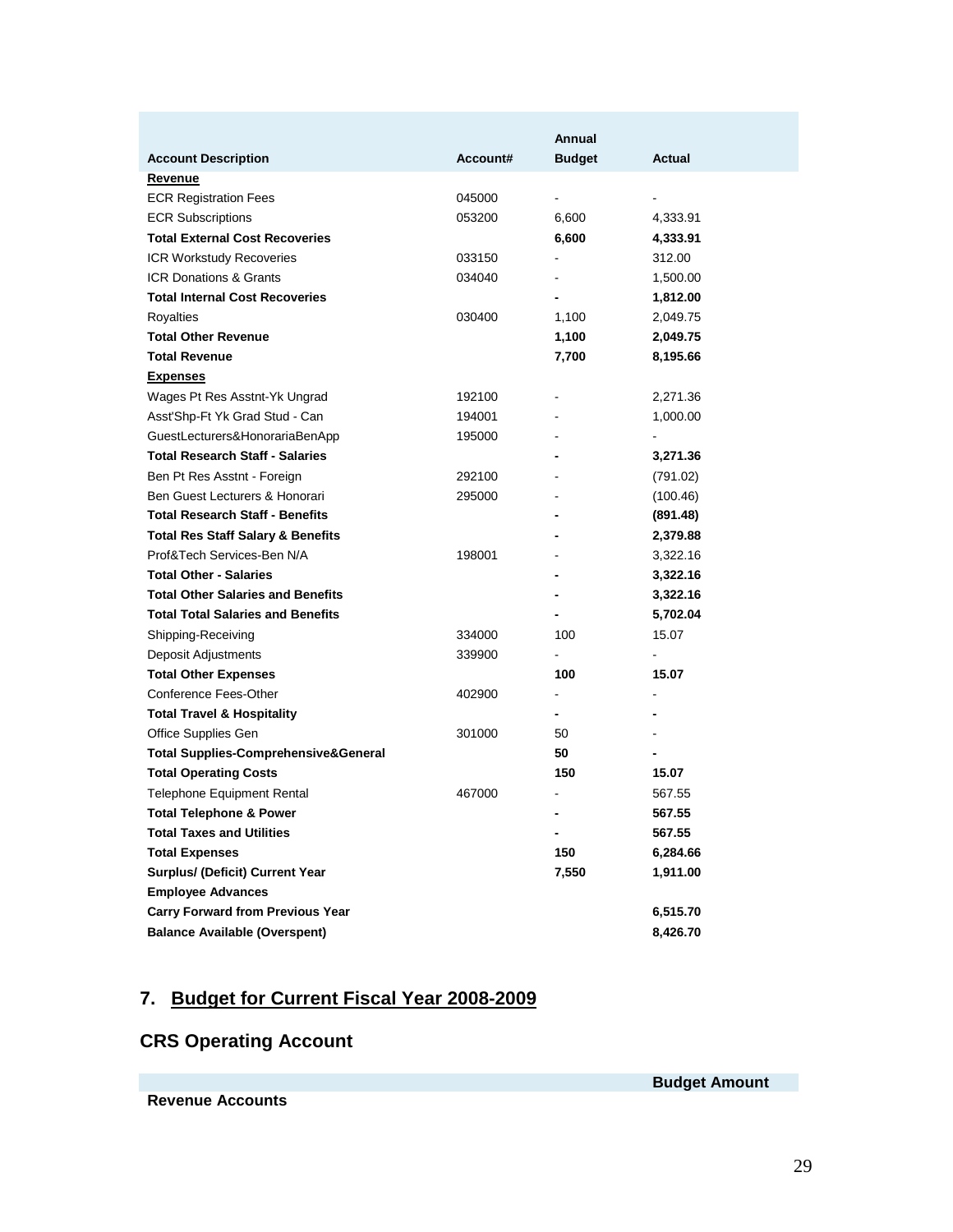| Total - 032800 - ICR Sal-Acad<br><b>Total - 033150 - ICR Workstudy Recoveries</b><br><b>Total - 045000 - ECR Registration Fees</b><br><b>Total - 092100 - Tsf fr ResF5</b><br><b>Total - 092200 - Tsf fr TrF6</b><br>Total - 099911 - OTO Trsf btw F200 Facs/Divs<br>Total - 099912 - OTO Trsf within F/D F200 CC Ra<br><b>Total - Revenue Accounts</b>                                                                                                                                                                                                                                                                                                                                                                                                                                                                                                                                                            | (8,034.00)<br>9,000.00<br>3,075.00<br>5,230.00<br>42,500.00<br>1,700.00<br>16,240.00<br>69,711.00                                                                                                                                                                                   |
|--------------------------------------------------------------------------------------------------------------------------------------------------------------------------------------------------------------------------------------------------------------------------------------------------------------------------------------------------------------------------------------------------------------------------------------------------------------------------------------------------------------------------------------------------------------------------------------------------------------------------------------------------------------------------------------------------------------------------------------------------------------------------------------------------------------------------------------------------------------------------------------------------------------------|-------------------------------------------------------------------------------------------------------------------------------------------------------------------------------------------------------------------------------------------------------------------------------------|
|                                                                                                                                                                                                                                                                                                                                                                                                                                                                                                                                                                                                                                                                                                                                                                                                                                                                                                                    |                                                                                                                                                                                                                                                                                     |
| <b>Expense Accounts</b>                                                                                                                                                                                                                                                                                                                                                                                                                                                                                                                                                                                                                                                                                                                                                                                                                                                                                            |                                                                                                                                                                                                                                                                                     |
| Total - 113000 - Admin Stipend Yufa<br>Total - 140600 - Sal Ft Res Assistant<br>Total - 163600 - Salaries - Workstudy<br>Total - 165400 - Wages-P/T Research Asst-N/Stud<br>Total - 213000 - Ben Admin Stipend Yufa<br>Total - 240600 - Ben Ft Res Assistant<br>Total - 263600 - Benefits - Workstudy<br>Total - 265400 - Benefits-P/T Res Asst Not Stud<br>Total - 301000 - Office Supplies Gen<br><b>Total - 304000 - Computer Supplies</b><br>Total - 305300 - Audio-Visual<br>Total - 320900 - Printing And Photocopy Gen<br>Total - 331100 - Postage Resp Centre<br>Total - 332000 - L.D. Telegrams Etc<br>Total - 333000 - Books-Periodicals<br>Total - 334000 - Shipping-Receiving<br>Total - 406200 - Hospitality - Campus<br>Total - 406300 - Hospitality - External<br>Total - 413000 - Membership Fees Canada<br>Total - 413100 - Membership Fees U.S.A.<br>Total - 467000 - Telephone Equipment Rental | (5,200.00)<br>(28, 283.00)<br>(15,912.00)<br>(1,500.00)<br>(1,040.00)<br>(5,769.73)<br>(1,591.20)<br>(150.00)<br>(500.00)<br>(400.00)<br>(600.00)<br>(3,000.00)<br>(100.00)<br>(1,500.00)<br>(500.00)<br>(100.00)<br>(5,000.00)<br>(500.00)<br>(200.00)<br>(2,500.00)<br>(6,500.00) |
| <b>Total - Expense Accounts</b>                                                                                                                                                                                                                                                                                                                                                                                                                                                                                                                                                                                                                                                                                                                                                                                                                                                                                    | (80, 845.93)                                                                                                                                                                                                                                                                        |
| <b>Income Statement Accounts Total</b>                                                                                                                                                                                                                                                                                                                                                                                                                                                                                                                                                                                                                                                                                                                                                                                                                                                                             | (11, 134.93)                                                                                                                                                                                                                                                                        |
| Carry forward from previous year                                                                                                                                                                                                                                                                                                                                                                                                                                                                                                                                                                                                                                                                                                                                                                                                                                                                                   | 11,340.21                                                                                                                                                                                                                                                                           |

### **CRS Summer Course**

|                                                | <b>Budget Amount</b> |
|------------------------------------------------|----------------------|
| Total - 045000 - ECR Registration Fees         | 38,000.00            |
| <b>Total - Revenue Accounts</b>                | 38,000.00            |
| <b>Expense Accounts</b>                        |                      |
| Total - 163000 - Wages Cler Cas (Yk Studs)     | (2,382.00)           |
| Total - 165000 - Wages Non Cler Cas (Yk Studs) | (12,978.00)          |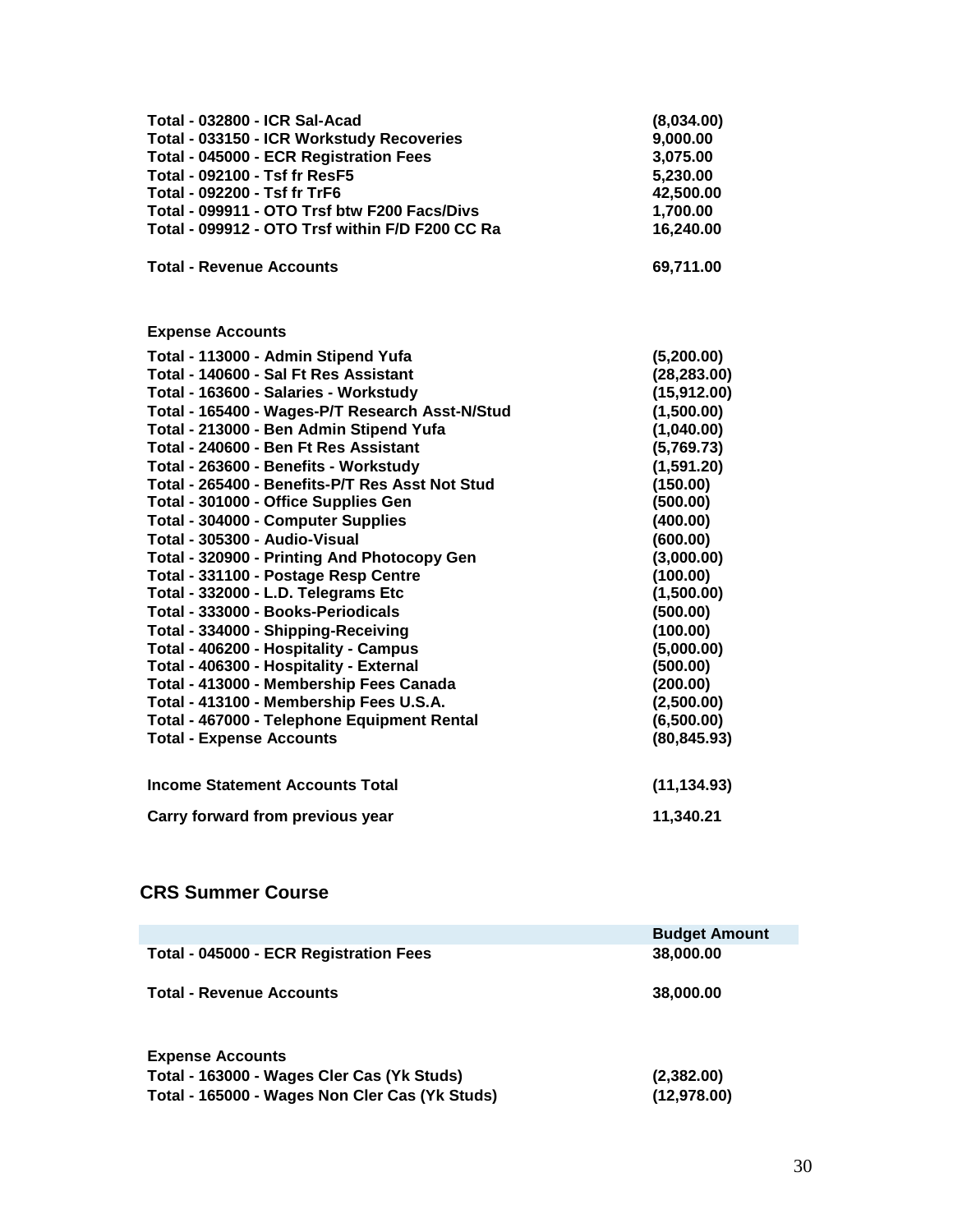| Total - 165400 - Wages-P/T Research Asst-N/Stud | (8,736.00)   |
|-------------------------------------------------|--------------|
| Total - 263000 - Ben Cler Cas (Yk Studs)        | (238.20)     |
| Total - 265000 - Ben Non Cler Cas (Yk Studs)    | (1, 297.80)  |
| Total - 265400 - Benefits-P/T Res Asst Not Stud | (873.60)     |
| Total - 301000 - Office Supplies Gen            | (500.00)     |
| Total - 304000 - Computer Supplies              | (130.00)     |
| Total - 305300 - Audio-Visual                   | (550.00)     |
| Total - 320900 - Printing And Photocopy Gen     | (1,500.00)   |
| Total - 332000 - L.D. Telegrams Etc             | (1,200.00)   |
| Total - 333000 - Books-Periodicals              | (1,485.00)   |
| Total - 402500 - Travel-General-Other           | (3,500.00)   |
| Total - 406000 - Functions - Campus             | (4,700.00)   |
| Total - 467000 - Telephone Equipment Rental     | (813.00)     |
| <b>Total - Expense Accounts</b>                 | (40, 883.60) |
| <b>Income Statement Accounts Total</b>          | (2,883.60)   |
| Carry forward from previous year                | 18,078.32    |

# **Refuge: Canada's Periodical on Refugees**

|                                                                                                                                                                                                                                                                                                                           | <b>Budget Amount</b>                                                                  |
|---------------------------------------------------------------------------------------------------------------------------------------------------------------------------------------------------------------------------------------------------------------------------------------------------------------------------|---------------------------------------------------------------------------------------|
|                                                                                                                                                                                                                                                                                                                           |                                                                                       |
| Total - 030400 - Royalties<br>Total - 033150 - ICR Workstudy Recoveries<br>Total - 034040 - ICR Donations & Grants<br>Total - 053200 - ECR Subscriptions                                                                                                                                                                  | 1,500.00<br>3,000.00<br>2,000.00<br>5,000.00                                          |
| <b>Total - Revenue Accounts</b>                                                                                                                                                                                                                                                                                           | 11,500.00                                                                             |
| <b>Expense Accounts</b>                                                                                                                                                                                                                                                                                                   |                                                                                       |
| Total - 163600 - Salaries - Workstudy<br>Total - 165000 - Wages Non Cler Cas (Yk Studs)<br>Total - 198001 - Prof&Tech Services-Ben N/A<br>Total - 263000 - Ben Cler Cas (Yk Studs)<br>Total - 265000 - Ben Non Cler Cas (Yk Studs)<br>Total - 301000 - Office Supplies Gen<br>Total - 467000 - Telephone Equipment Rental | (5,304.00)<br>(2,000.00)<br>(2,400.00)<br>(530.00)<br>(200.00)<br>(50.00)<br>(732.00) |
| <b>Total - Expense Accounts</b>                                                                                                                                                                                                                                                                                           | (11, 216.00)                                                                          |
| <b>Income Statement Accounts Total</b><br>Carry forward from previous year                                                                                                                                                                                                                                                | 284.00<br>8,426.70                                                                    |